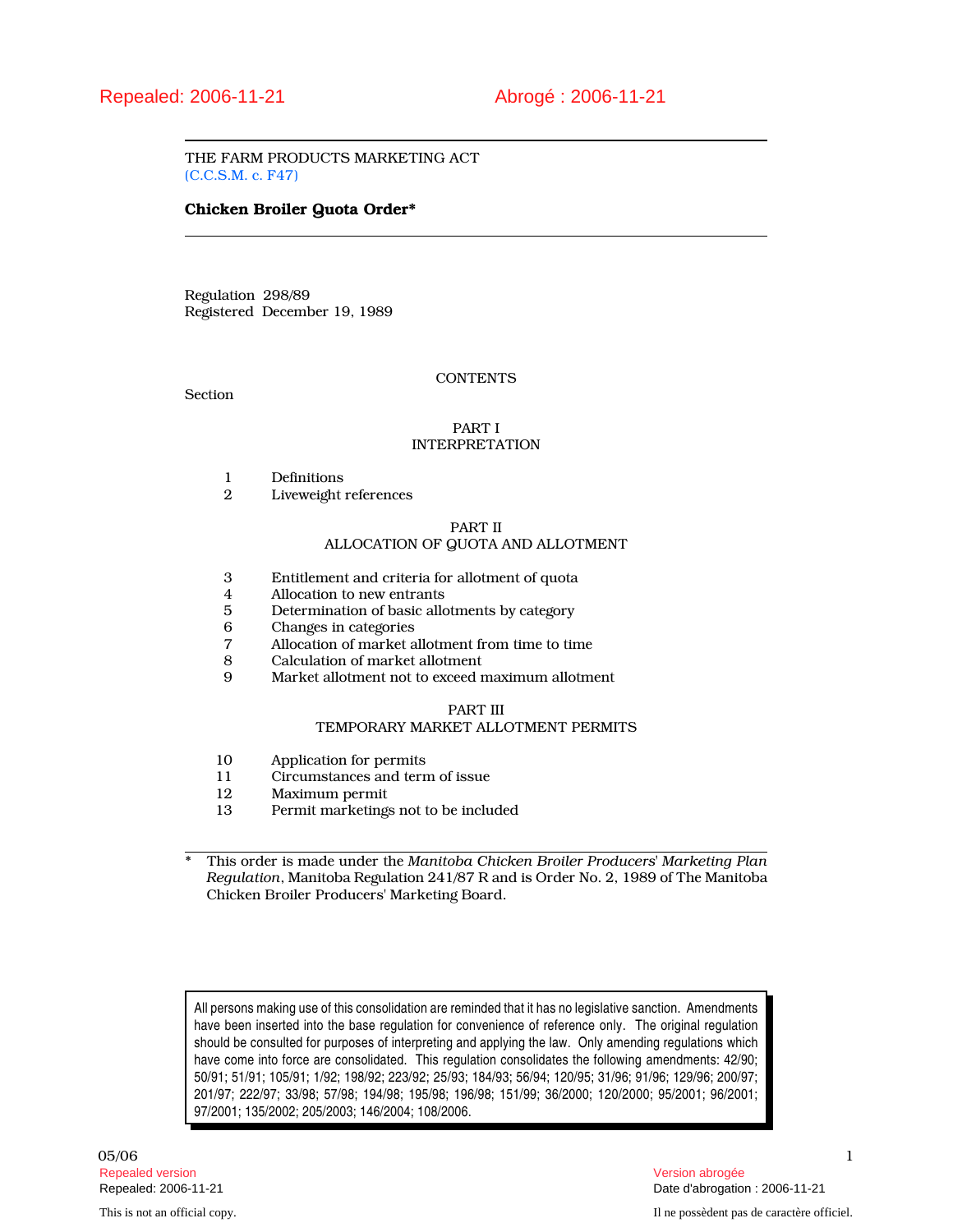#### PART IV

# EXCESS MARKETINGS AND UNDERMARKETINGS

- 14 Reduction of market allotment for excess marketings<br>15 Reduction of basic allotment for undermarketings
- 15 Reduction of basic allotment for undermarketings
- 16 Automatic catch up<br>17 Application for spec
- Application for special catch up
- 18 Force majeure and stand-downs

#### PART V

# OTHER REDUCTION OR CANCELLATION OF ALLOTMENT

- 19 Cancellation of allotments on death, winding up, etc.
- 20 Cancellation of allotments on cancellation registration
- Other reduction or cancellation of allotment

# PART VI

# OWNERSHIP OF QUOTAS

- 22 Quotas belong to Board<br>23 Quotas non-transferable
- 23 Guotas non-transferable by producer<br>23.1 Retirement and basic allotment
- Retirement and basic allotment reallocation system payments non-transferable
- 24 Limitation on quotas

# PART VII **PROHIBITIONS**

- 25 No marketings without a market allotment<br>26 No excess marketing
- 26 No excess marketing<br>27 Marketings to specific
- 27 Marketings to specified processor<br>28 Marketings from certified facility o
- 
- 28 Marketings from certified facility only<br>29 No raising or keeping in excess of nun 29 No raising or keeping in excess of number specified for facility
- Marketings from specified facility

# PART VIII

#### GENERAL

- 31 Unacceptable quality<br>32 Effect of sharing
- 32 Effect of sharing<br>33 Acquisition of int
- 33 Acquisition of interests in excess of maximum allotment prohibited
- 34 Exception for grandfathered operations in excess of maximum allotment
- 35 Exception for financial assistance to children
- Step-transactions prohibited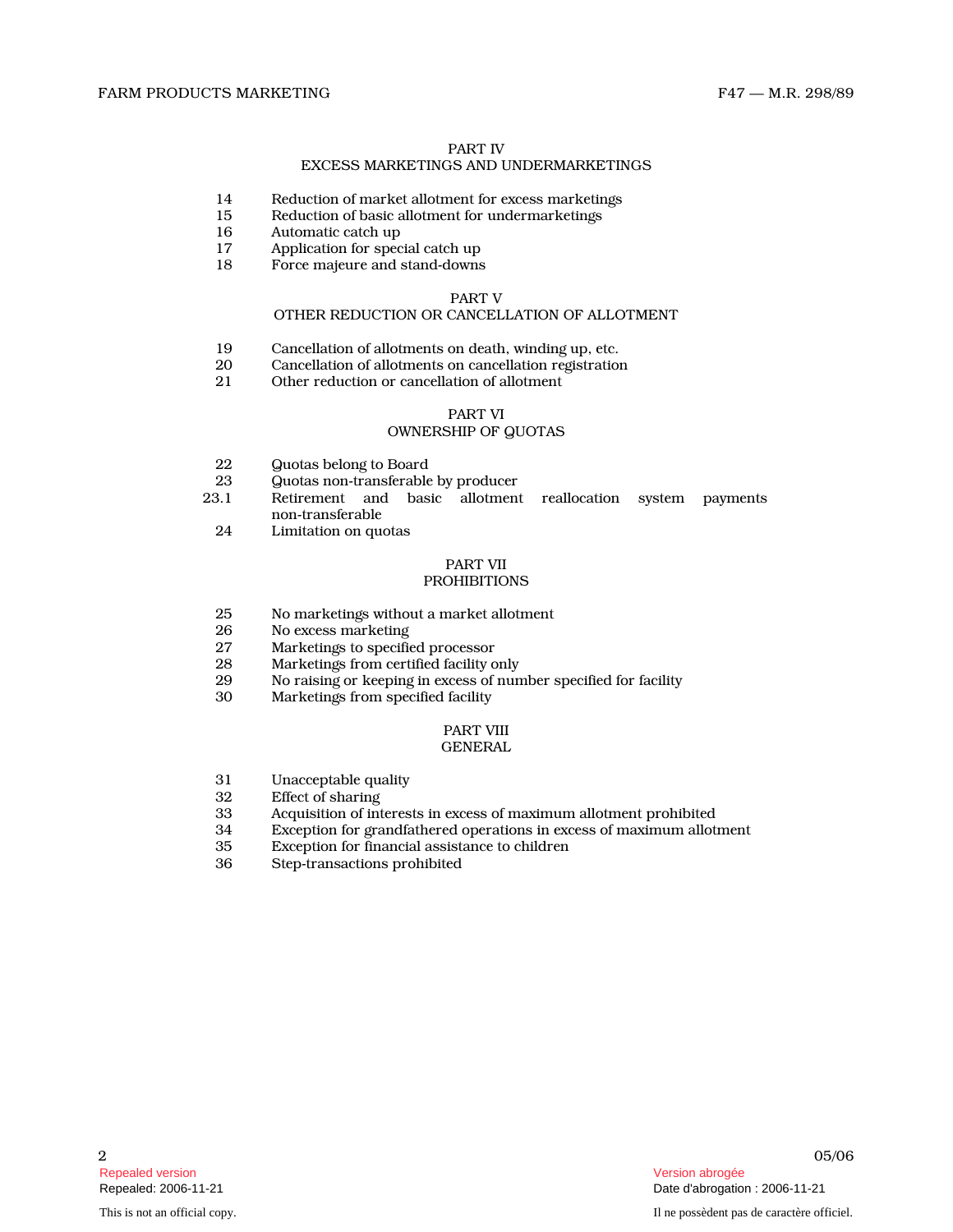## PART IX

# CHANGES IN BENEFICIAL OWNERSHIP OF REGISTERED PRODUCERS

- 37 Special definitions<br>38 Transfers by a sub
- 38 Transfers by a substantial holder<br>39 Grounds for non-waiver re transfe
- 39 Grounds for non-waiver re transfers<br>40 Bankruptcy or receivership of a cont
- 40 Bankruptcy or receivership of a controlling party<br>41 False or misleading information re transfers
- 41 False or misleading information re transfers<br>42 Reduction of requirements re certain transfe
- Reduction of requirements re certain transfers

#### PART X

#### ASSOCIATION OF REGISTERED PRODUCERS

- 43 Deemed association
- 44 Association of registered producers
- 45 Grounds for non-waiver re association<br>46 False or misleading information re asso
- 46 False or misleading information re association

# PART XI

# RE-ALLOTMENT OF QUOTA AND ALLOTMENT

- 47 Complete farm sales<br>48 Sale of moveable buil
- 48 Sale of moveable buildings and equipment<br>49 Lease of complete farm
- 49 Lease of complete farm<br>50 Bankruptcy or receivers
- 50 Bankruptcy or receivership of a registered producer<br>51 Dispensing with financial information on death, disa
- 51 Dispensing with financial information on death, disability or retirement
- 
- 52 Dispensing with financial information on establishment of family partnership 53 Dispensing with financial information on establishment of a corporation
- 
- 54 Partial and complete re-allotment of quota to related persons<br>54.1 Consolidation of existing chicken production operations 54.1 Consolidation of existing chicken production operations
	- 55 Re-allotment and maximum allotment

#### PART XI.1

## RETIREMENT AND BASIC ALLOTMENT REALLOCATION SYSTEM

- 55.1 Reallotment under system
- 55.2 Acceptance of applications discretionary

#### PART XII **FACILITIES**

- 56 Guota to be allotted for a facility<br>57 Standards for facilities
- 57 Standards for facilities<br>58 Relocation and consoli
- 58 Relocation and consolidation of facilities<br>59 No application for change of facility fol-
- No application for change of facility following re-allotment or change in beneficial ownership for five years
- 60 Exception to two year moratorim on applications<br>61 Examination of facilities
- Examination of facilities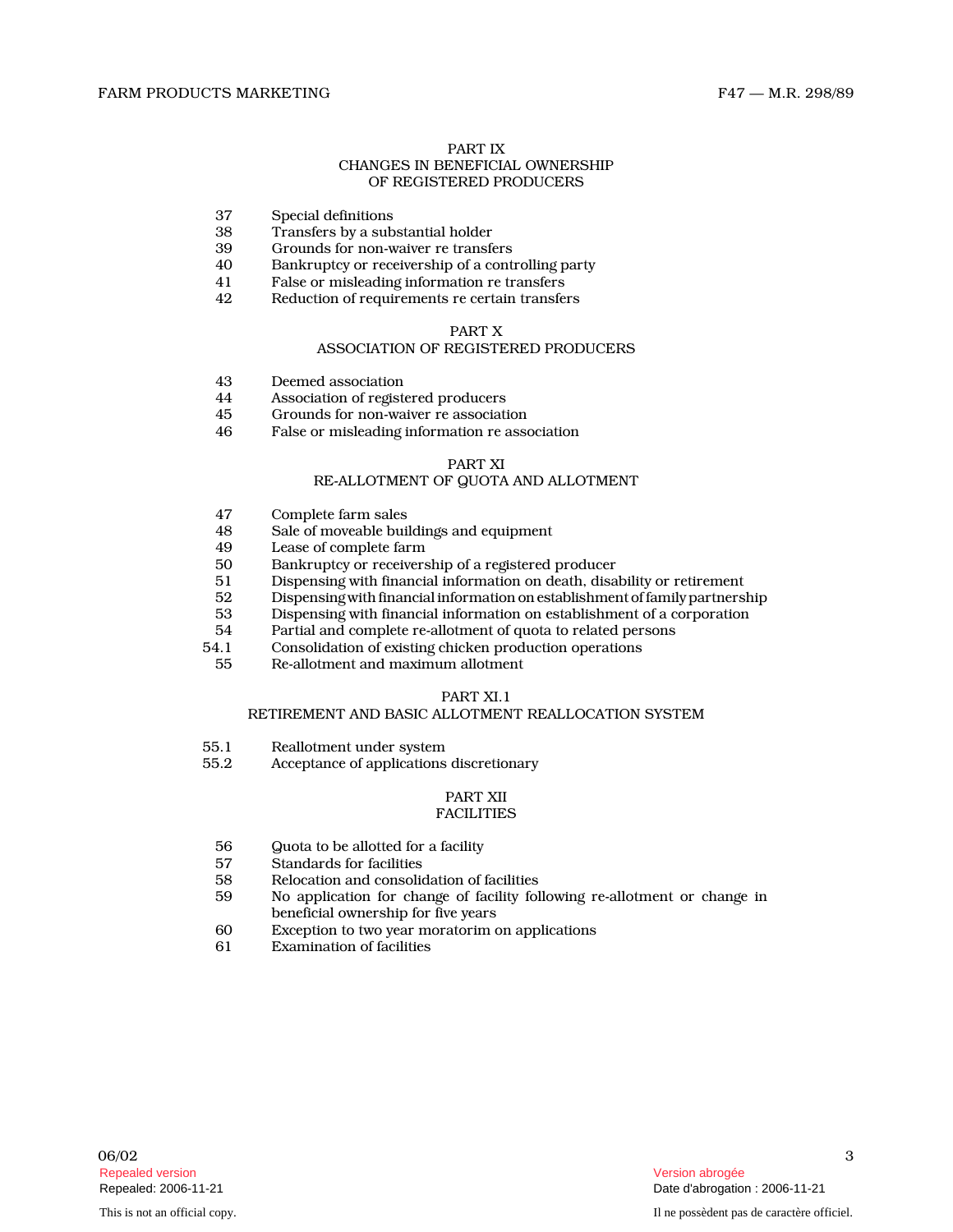# PART XIII THE PLAN AND NON-APPLICATION

- 62 Application of order
- 63 Limited non-application of Order re chick marketings
- 64 Exemptions in plan from order
- **Repeal**

**SCHEDULE** 

# PART I

# INTERPRETATION

# Definitions

1 In this order:

"allotment" means a basic allotment or a market allotment, or both:

"basic allotment" means a base measurement from which the market allotment of a producer for a category is established;

"Basic Allotment List" means the list of registered producers approved by the Board on September 19, 1997 under the heading "Basic Allotment List" as same may be amended by Resolution of the Board from time to time to reflect alterations or additions or deletions to same in accordance with the terms of this Order;

# "category" means

- (a) Cornish game hen,
- (b) Regular chicken broiler, and
- (c) Roaster;

"Certificate of Production Premises" means a certificate issue by the Board to a registered producer specifying the facility or facilities in or on which such producer must raise or keep the chicken broilers he is entitled to market pursuant to the allotments and quotas allotted to him;

"Chick Placement Permit" means a permit issued by this Board to a person authorizing that person to purchase or to otherwise take delivery of a specified number of chicken broilers under the age of 10 days old during a specified time period from a specified vendor;

"Cornish game hen" means chicken broiler which weighs under 1.2 kilograms each (truck load average) when marketed by a producer;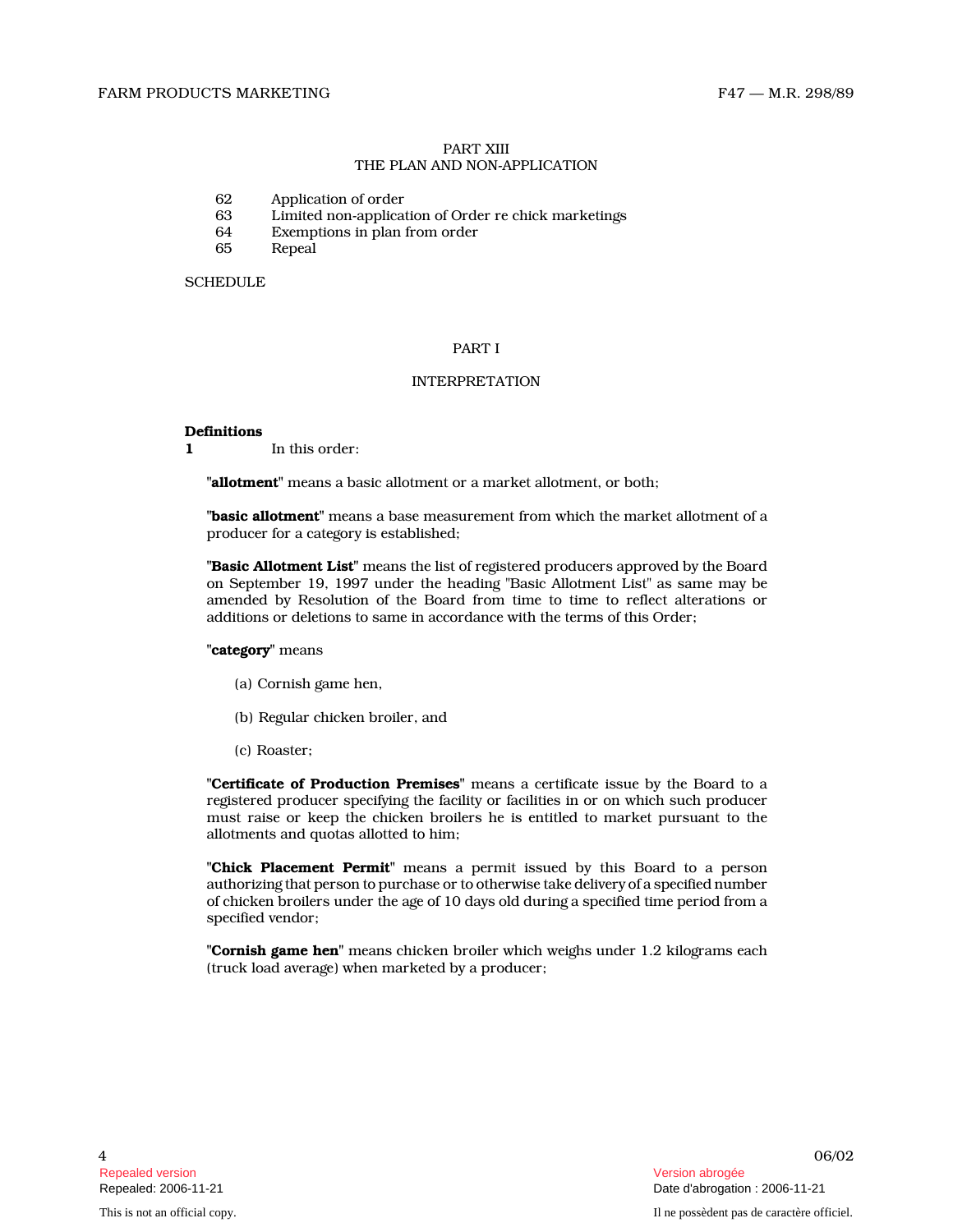"extra-provincial amount" means the number of kilograms of chicken broiler which the Board determines that person is authorized or permitted to produce or market, or is able to produce or market by virtue of an exemption or otherwise, in a marketing cycle or similar period, by an extra-provincial board other than the Chicken Farmers of Canada;

"**facility**" means any building, structure, equipment or land used for the raising or keeping of chicken broilers;

**"federal quota"** means the quantity of chicken broiler of a category that a producer is entitled to market in interprovincial or export trade by the Chicken Farmers of Canada in any marketing cycle;

"immediate family" means an individual's spouse, parent, child, grandchild, or the spouse of the individual's child, or grandchild;

"market allotment" for a category of chicken broiler means the sum total of a producer's quota plus his federal quota for that category of chicken broiler;

**"marketing cycle"** means the period of time specified by the Board during which a registered producer may market chicken broiler of a category pursuant to a market allotment allotted to such producer, provided however that no marketing cycle shall be less than:

- (a) five weeks with respect to Cornish game hen,
- (b) seven weeks with respect to Regular chicken broiler, and
- (c) ten weeks with respect to Roaster;

# "maximum allotment" means

(a) with respect to Cornish game hen only — an allotment or allotments aggregating 170,000 kilograms of chicken broiler per marketing cycle; provided that in determining the maximum allotment applicable to a person, such 170,000 kilograms amount shall be reduced by an amount equal to the extra-provincial amount attributed to that person,

(b) with respect to Regular chicken broiler only — an allotment or allotments aggregating 200,000 kilograms of chicken broiler per marketing cycle; provided that in determining the maximum allotment applicable to a person, such 200,000 kilograms amount shall be reduced by an amount equal to the extra-provincial amount attributed to that person,

(c) with respect to Roaster only — an allotment or allotments aggregating 275,500 kilograms of chicken broiler per marketing cycle; provided that in determining the maximum allotment applicable to a person, such 275,500 kilograms amount shall be reduced by an amount equal to the extra-provincial amount attributed to that person, and

05/06 Repealed version Version abrogée 5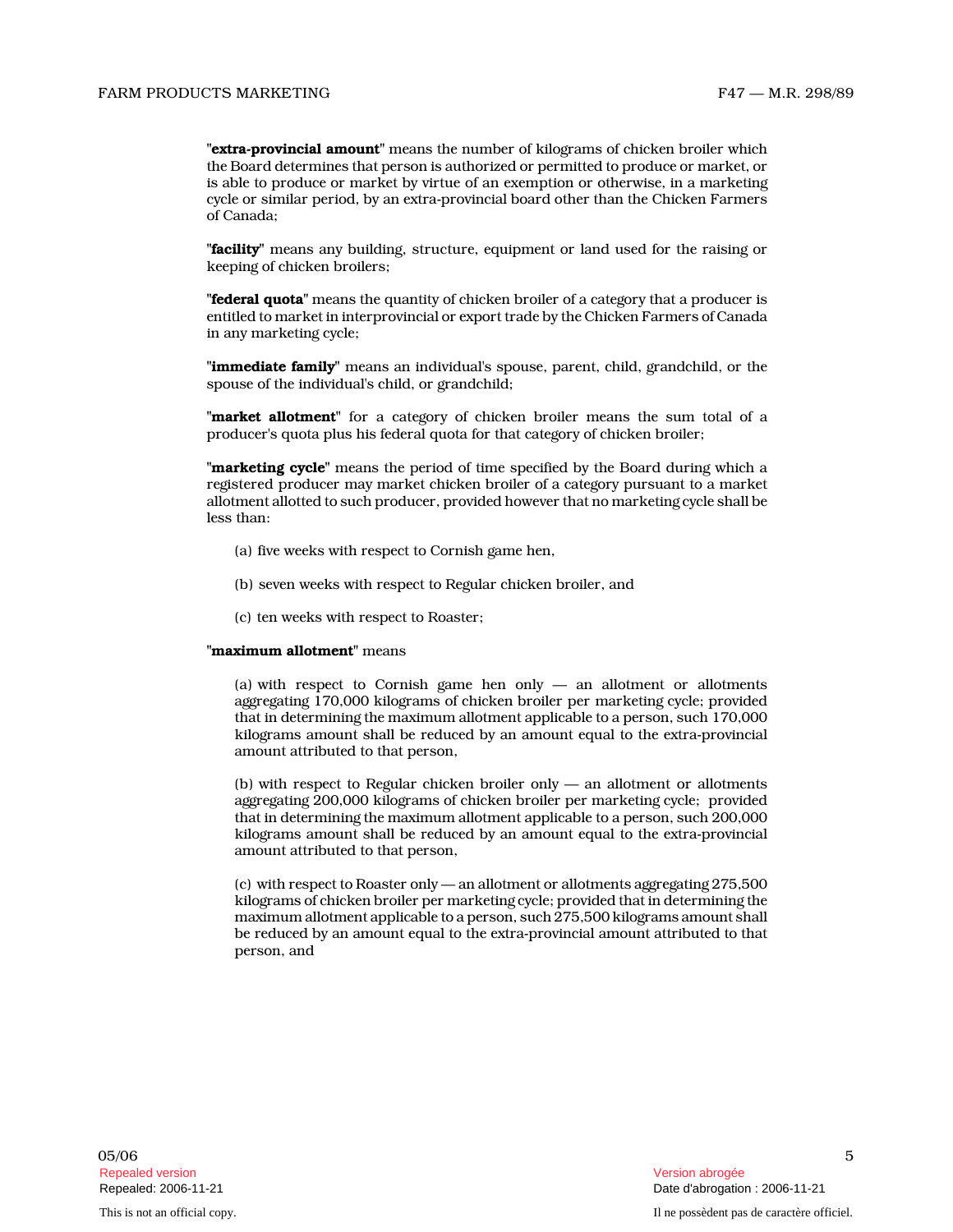(d) with respect to allotments to a producer consisting of a combination of Cornish game hen, Regular chicken broiler and Roasters, an amount not to exceed the equivalent of 25,000 kilograms of chicken meat per week; provided that in determining the maximum allotment applicable to a person, such 25,000 kilograms shall be reduced by an amount equal to the extra-provincial amount attributed to that person;

"On-Farm Food Safety Assurance Program" means the program approved by the Board and designated with that name, as same may be amended or varied from time to time, whether published by the Board or published by the Canadian Food Inspection Agency or other party;

"quota" means the quantity of chicken broiler of a category that a producer is entitled to market or to have marketed on his behalf by the Board in intraprovincial trade during any marketing cycle;

"Regular chicken broiler" means chicken broiler which weighs 1.2 kilograms and over each but not over 2.6 kilograms each (truck load average) when marketed by a producer;

"Roaster" means chicken broiler which weighs over 2.6 kilograms each (truck load average) when marketed by a producer;

"specified processor" means any processor who operates a poultry station registered under section 14 of the Processed Poultry Regulations made under the Canada Agricultural Products Standards Act .

M.R. 42/90; 198/92; 56/94; 120/95; 91/96; 129/96; 201/97; 194/98; 95/2001; 97/2001; 205/2003; 108/2006

#### Liveweight references

2 All references to weight of chicken broilers in this order are references to live weight of such chicken broiler (or equivalent).

#### PART II

# ALLOCATION OF QUOTA AND ALLOTMENT

#### Entitlement and criteria for allotment of quota

3(1) No producer is entitled to be allotted a quota for a category of chicken broiler unless he has been allotted a basic allotment and a market allotment for that category by the Board.

M.R. 1/92

3(2) Subject to subsection (3), each applicant for allotment of a quota and an allotment must be the registered owner or the sole operator of a facility that meets all of the requirements or standards for buildings and equipment established by the Board from time to time.

M.R. 1/92; 57/98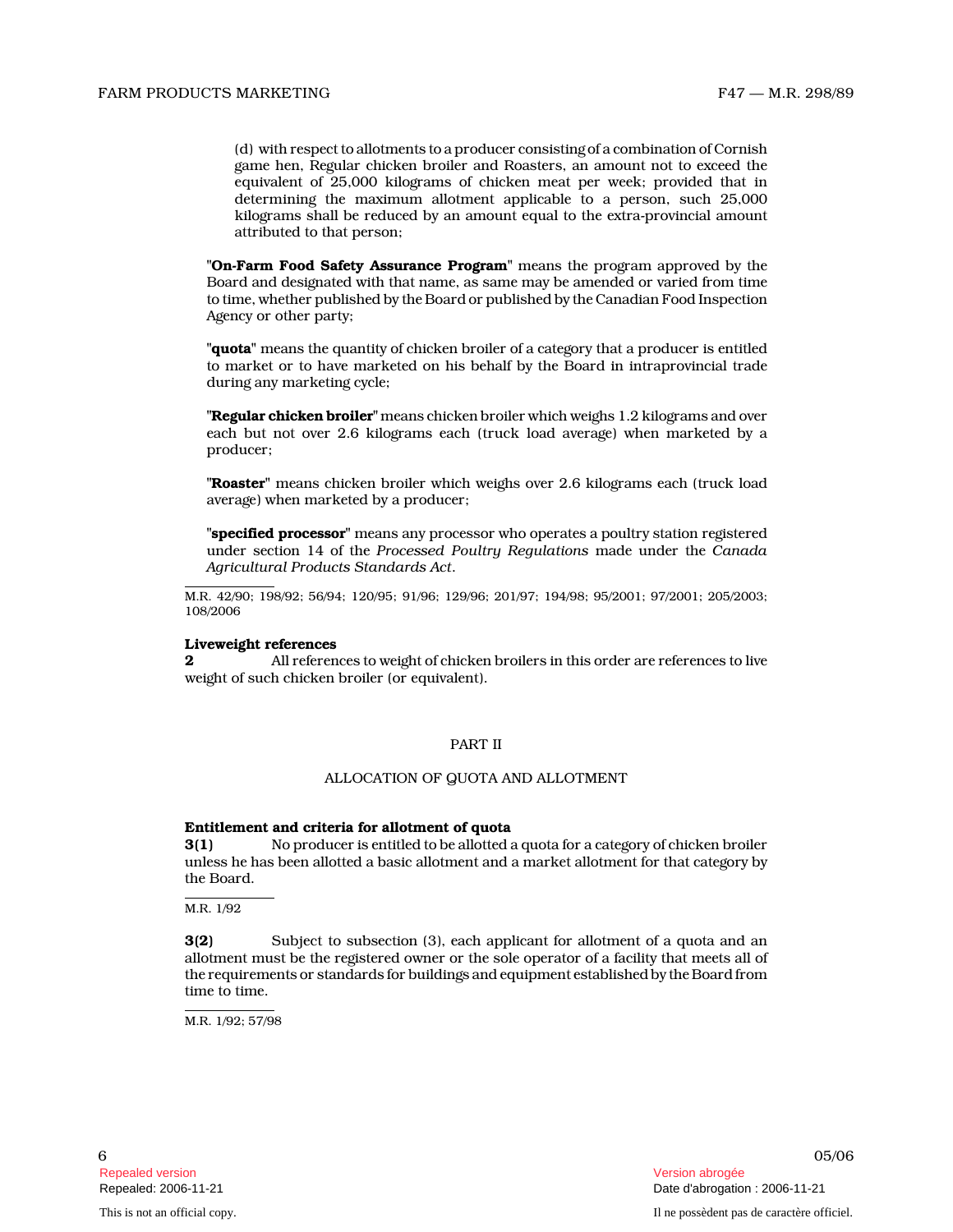3(3) The Board may allot a quota and an allotment conditional upon the acquisition of a facility within a specified period of time.

M.R. 1/92

# Allocation to new entrants

4 From time to time the Board may select an individual or a Hutterite Colony to become a registered producer and may offer to allot a quota, basic allotment, and a market allotment for a category of chicken broiler to such person. In selecting such persons the Board may establish a system for receiving applications from such persons and a method of selecting such persons from among the applicants. Each application shall be in writing in a form prescribed by the Board and must be signed by the applicant and accompanied by the processing fees established by the Board, and must be forwarded to the head office of the Board.

In the event the Board offers to allot a quota, a basic allotment, and a market allotment for a category of chicken broiler to a person, and such person does not accept the terms and conditions proposed by the Board in making such offer within the time specified by the Board, or in the event a person fails to comply with any term or condition established by the Board in making such offer or allotment to the person, the Board may withdraw such offer and allotment.

Continues on page 7.

 $05/06$  6.1 Repealed version Version abrogée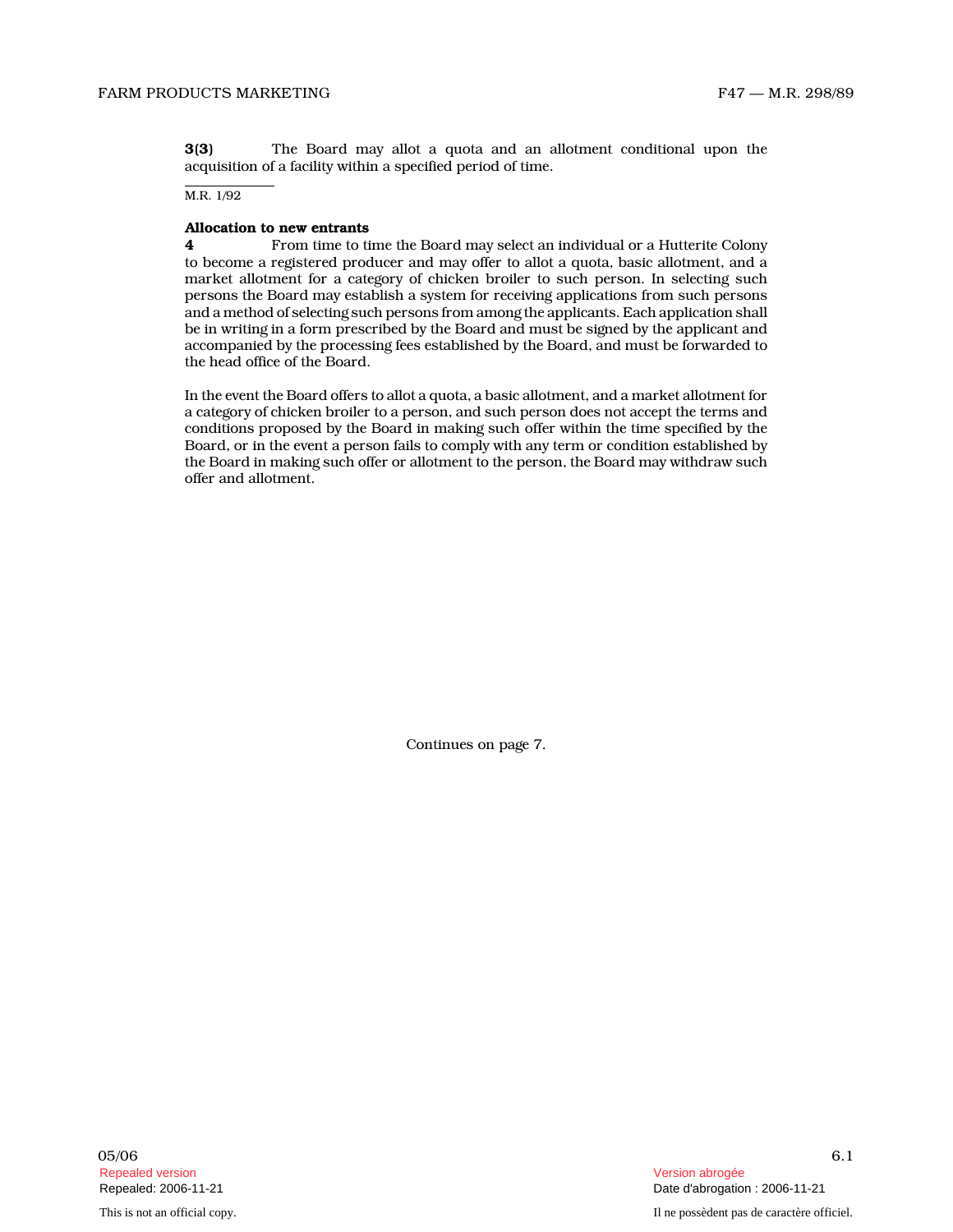This page left blank intentionally.

6.2  $05/06$ Repealed version abrogée en an anti-service d'altres de la commune de la commune de la version abrogée d'abrogation de la version abrogée d'abrogation de la version abrogée d'abrogation de la version abrogée d'abrogation d

Date d'abrogation : 2006-11-21 This is not an official copy. Il ne possèdent pas de caractère officiel.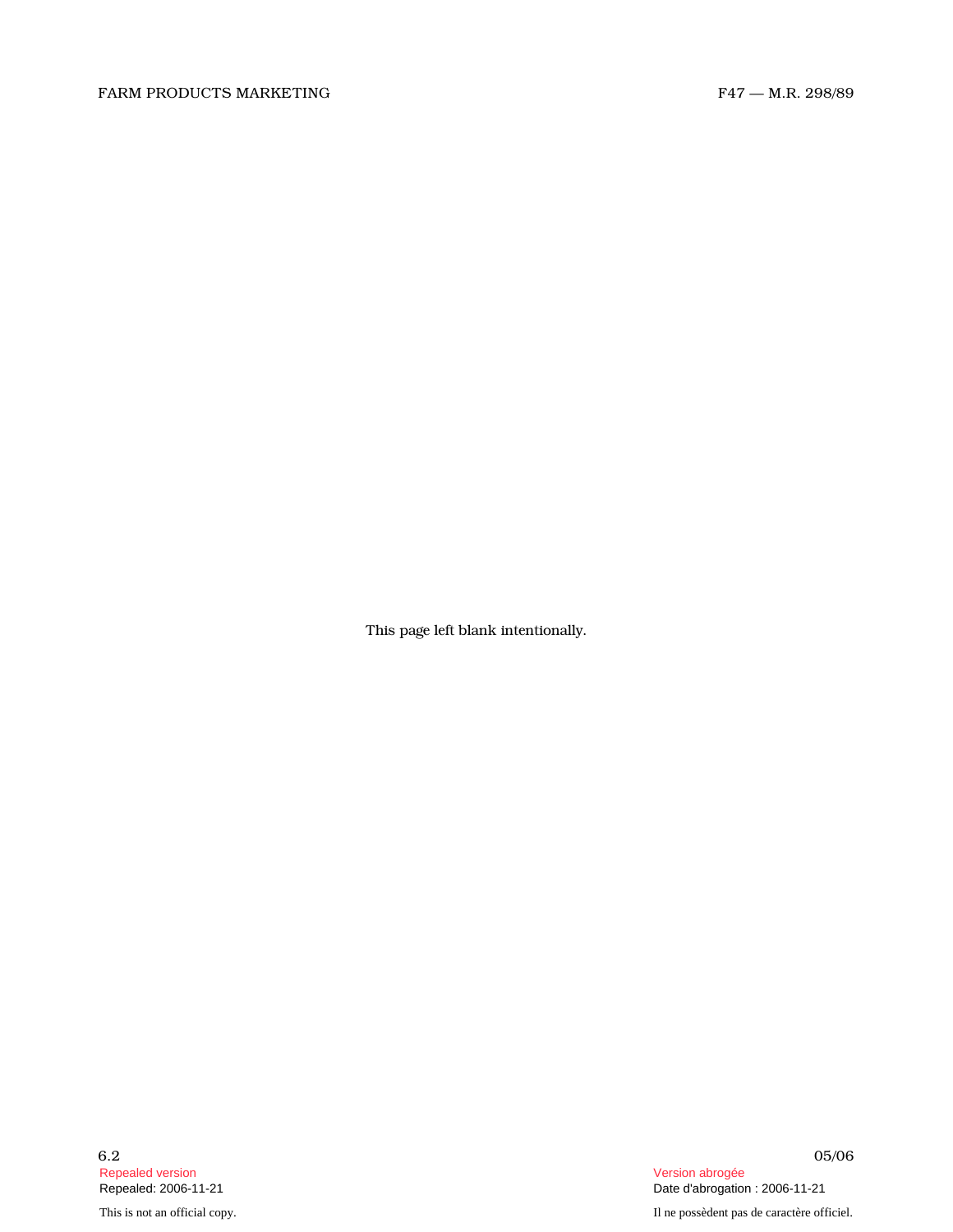No individual and no Hutterite Colony shall be eligible to be selected for an allocation under this section if that individual or that Colony is or at any time has been a registered producer or has had an interest, direct or indirect in a registered producer. For the purpose of this provision any person who is or was a partner or a shareholder of an entity that is or was a registered producer at a point in time shall be deemed to have an interest in that registered producer at that time.

The fact that

(a) the parent of an individual is or at any time has been a registered producer or has had an interest, direct or indirect in a registered producer; and

(b) a Hutterite Colony was established from the membership of a Hutterite Colony which is or at any time has been a registered producer or has had an interest, direct or indirect in a registered producer,

shall not in itself disqualify an individual or a Hutterite Colony from being eligible to be selected under this section.

M.R. 201/97; 96/2001

#### Determination of basic allotments by category

5 Subject to the provisions of this Order, a registered producer's basic allotment for each category of chicken broiler shall be equal to the number of kilograms of chicken broiler shown opposite his name in the column for that category on such list.

M.R. 198/92; 97/2001

#### Changes in categories

6 A registered producer may apply to the Board to have all or a portion of the basic allotment allotted to him changed from one category of chicken broiler to another category either on a temporary or on a permanent basis. If such an application is approved, the basic allotment for the new category shall be calculated and allotted by dividing the basic allotment of the category being changed by the number of weeks in the minimum marketing cycle of such category, and multiplying the result by the number of weeks in the minimum marketing cycle of the new category; provided that:

(a) if the category being changed is Cornish game hen and the new category is Regular chicken broiler, the new basic allotment shall be reduced by multiplying the second result by .8405;

(b) if the category being changed is Cornish game hen and the new category is Roaster, the new basic allotment shall be reduced by multiplying the second result by .8088;

06/02 Repealed version abrogée et al. Alian abrogée et al. Alian abrogée et al. Alian abrogée et al. Alian abrogée e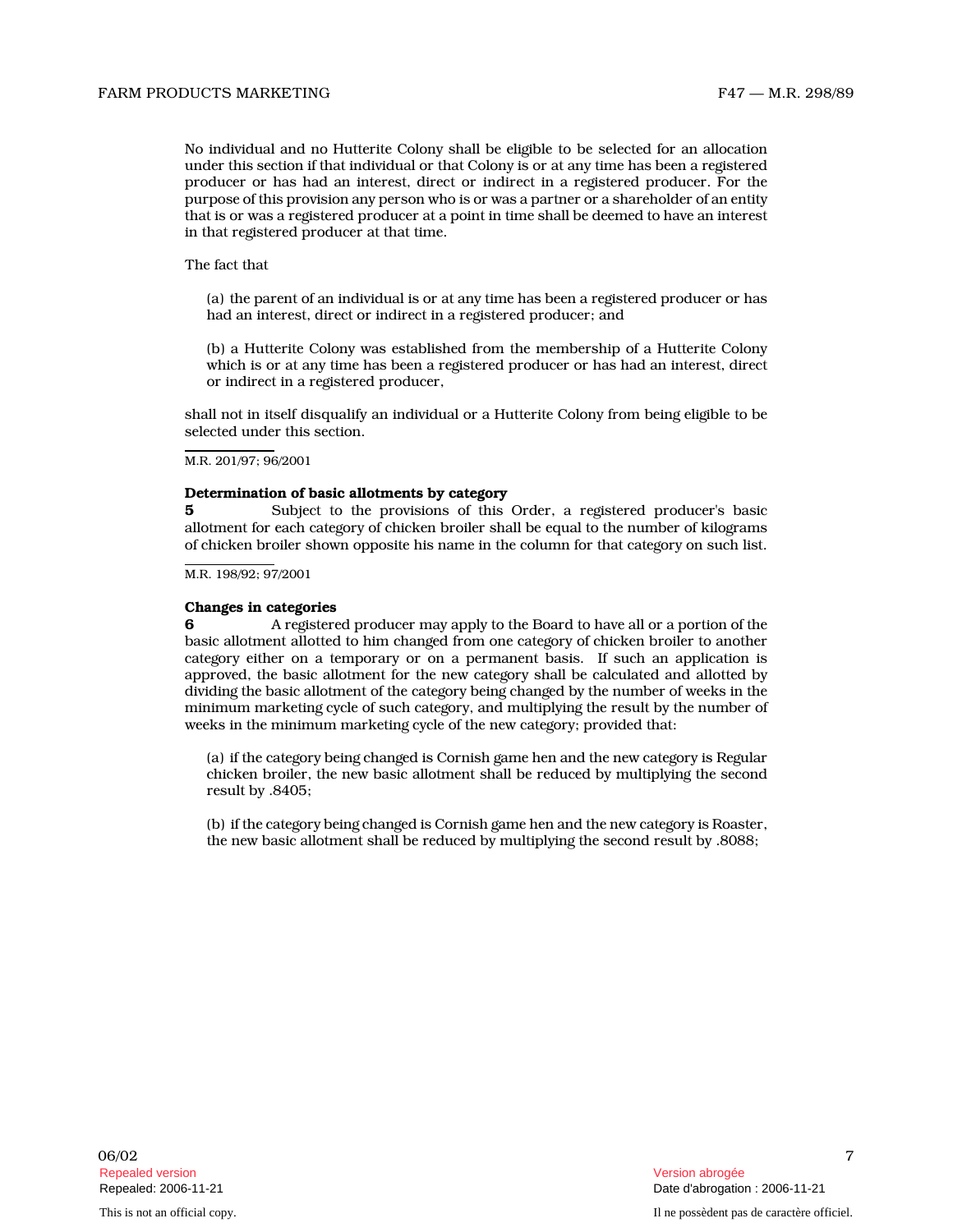(c) if the category being changed is Regular chicken broiler and the new category is Roaster, the new basic allotment shall be reduced by multiplying the second result by .9625;

(d) if the category being changed is Regular chicken broiler and the new category is Cornish game hen, the new basic allotment shall be increased by multiplying the second result by  $1.1901$ ;

(e) if the category being changed is Roaster and the new category is Cornish game hen, the new basic allotment shall be increased by multiplying the second result by 1.2364; and

(f) if the category being changed is Roaster and the new category is Regular chicken broiler, the new basic allotment shall be increased by multiplying the second result by 1.0390.

M.R. 42/90; 91/96; 201/97; 57/98

# Allocation of market allotment from time to time

Subject to the provisions of this Order, each registered producer shall be allotted a market allotment for each category of chicken broiler for which he has been allotted a basic allotment.

#### Calculation of market allotment

8(1) The market allotment of each registered producer whose name is set out on the Basic Allotment List for each category of chicken broiler for which he has been allotted a basic allotment shall be calculated from time to time as follows:

(a) subject to clauses (b) and (c), the market allotment allotted to each registered producer for a category shall be equal to his basic allotment for that category;

(b) if the aggregate of all chicken broilers of a category which could be produced if allocations were made in accordance with clause (a) [after any adjustment under Part IV and Part V] would be more than the anticipated market demand for chicken broilers of that category raised in Manitoba during any period of time, the market allotment allotted to each registered producer for that category shall be determined by the Board in such manner that all registered producers share, as nearly as possible, a pro-rata reduction from the market allotment that they would have received under clause (a) [applying the equivalent calculation set out in section 6] in such manner as the Board deems reasonable, so that the anticipated market requirements for chicken broiler of that category during that period of time ought not to be exceeded; provided that the market allotment of regular chicken broiler for a marketing cycle of those registered producers on the Maximum Producer Allotment List approved by the Board on September 19, 1997, as same may be amended by Resolution of the Board from time to time, shall not be reduced below the basic allotment for regular chicken broiler of each such registered producer unless the anticipated demand for regular chicken broiler raised in Manitoba during the seven week period in which such registered producer is entitled to market such chicken broiler falls below 5,059,422 kilograms live weight;

This is not an official copy. Il ne possèdent pas de caractère officiel.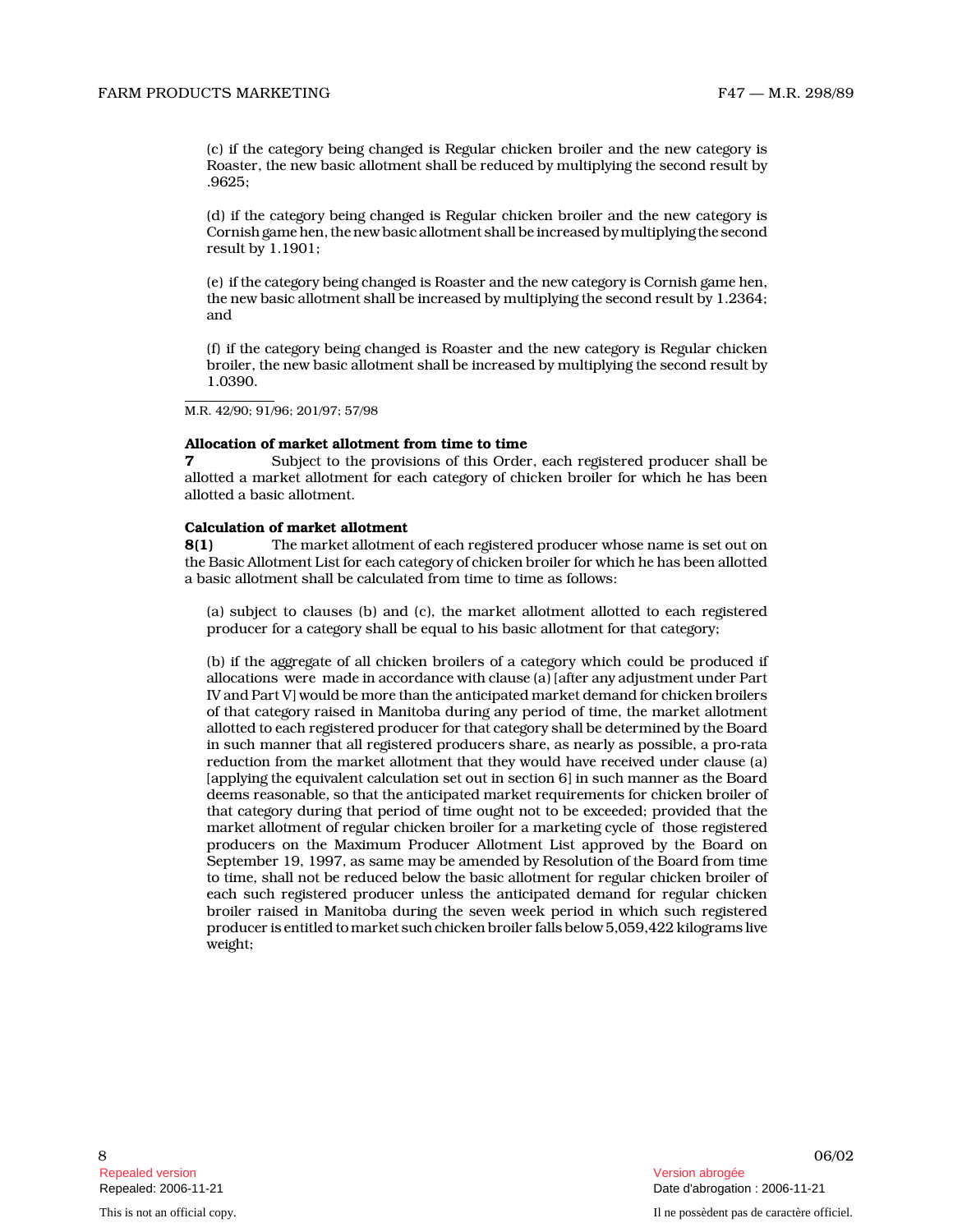(c) if the aggregate of all chicken broilers of a category which could be produced if allocations were made in accordance with clause (a) [after any adjustment under Part IV and Part V] during any period of time would be less than the anticipated market demand for chicken broiler of that category raised in Manitoba during that period of time [hereinafter called the "Shortfall"], the market allotment allotted to each registered producer for that category shall be determined by the Board in such manner that the market allotment allotted to each registered producer for each category shall be equal to his basic allotment for that category, and unless the Board otherwise directs, the Shortfall will be allotted by:

(i) allotting approximately one-third ( $\frac{1}{3}$ ) of the Shortfall as basic allotment and an equal market allotment to selected persons wishing to engage in chicken broiler production who have applied for registration and an allotment on such terms as the Board may deem proper; provided no person shall be entitled to an allotment in excess of 30,000 kilograms of Regular chicken broiler [or the equivalent of Cornish game hen or Roasters, or a combination thereof, applying the equivalent calculation set out in section 6] under this provision, and

(ii) allotting the balance of the Shortfall as basic allotment and an equal market allotment in units not to exceed 30,000 kilograms of Regular chicken broiler [or the equivalent of Cornish game hen or Roasters, or a combination thereof applying the equivalent calculation set out in section 6] to registered producers who have applied for an increase in their allotment, in the order in which acceptable applications were received by the Board,

provided however that in the event the Board is of the opinion that such Shortfall is temporary in nature, the Board may issue Temporary Market Allotment Permits to registered producers for a term not to exceed two (2) consecutive marketing cycles, and in an amount not to exceed, in aggregate, such anticipated Shortfall.

M.R. 51/91; 198/92; 201/97; 33/98; 194/98

8(2) Repealed, M.R. 97/2001.

M.R. 198/92; 97/2001

#### Market allotment not to exceed maximum allotment

9 Notwithstanding anything set out in subsection 8(1), the aggregate market allotments of a registered producer in any marketing cycle shall not exceed maximum allotment, provided that

(a) if a registered producer

(i) has, prior to the calendar year 1980, been effectively allotted basic allotments that aggregate in excess of maximum allotment, or

This is not an official copy. Il ne possèdent pas de caractère officiel.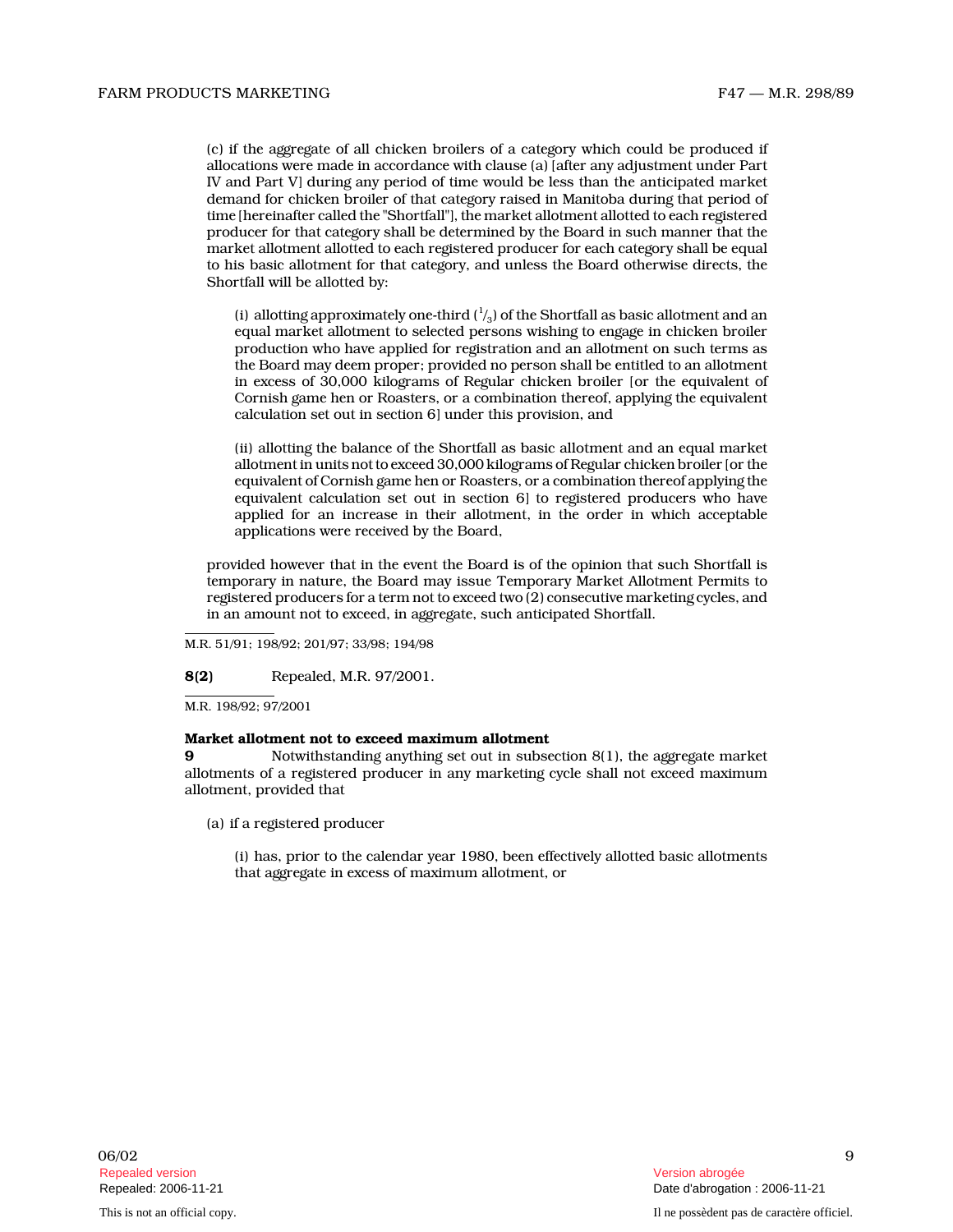(ii) has, as permitted pursuant to section 34 of this Order, been effectively allotted a basic allotment in excess of maximum allotment, or has been permitted to acquire an interest in a substantial holder in an entity that has been allotted a basic allotment in excess of maximum allotment,

this limitation shall not apply to such registered producer; and

(b) the aggregate of the market allotments allotted to a registered producer described in clause (a) shall not exceed the basic allotment effectively allotted to such registered producer.

M.R. 198/92; 56/94

# PART III

# TEMPORARY MARKET ALLOTMENT PERMITS

# Application for permits

10 A registered producer may apply to the Board for a Temporary Market Allotment Permit.

#### Circumstances and terms of issue

11(1) If the Board is of the opinion that

(a) any Shortfall referred to in clause  $8(1)(c)$  is temporary in nature; or

(b) special marketing circumstances exist whereby a particular type of chicken broiler is required by the market; or

(c) chicken broiler is required at any particular time of the year and cannot be fulfilled in the manner set out in section 8,

the Board may issue Temporary Market Allotment Permits to registered producers in an amount not to exceed in aggregate such anticipated Shortfall or requirement, in order to ensure that such market is filled by Manitoba producers.

## M.R. 151/99; 95/2001

11(2) No producer will be allotted a Temporary Market Allotment Permit under subsection (1) with respect to a category of chicken broiler which exceeds in aggregate 10% of the market allotment for that category of chicken broiler allotted to him by the Board.

M.R. 151/99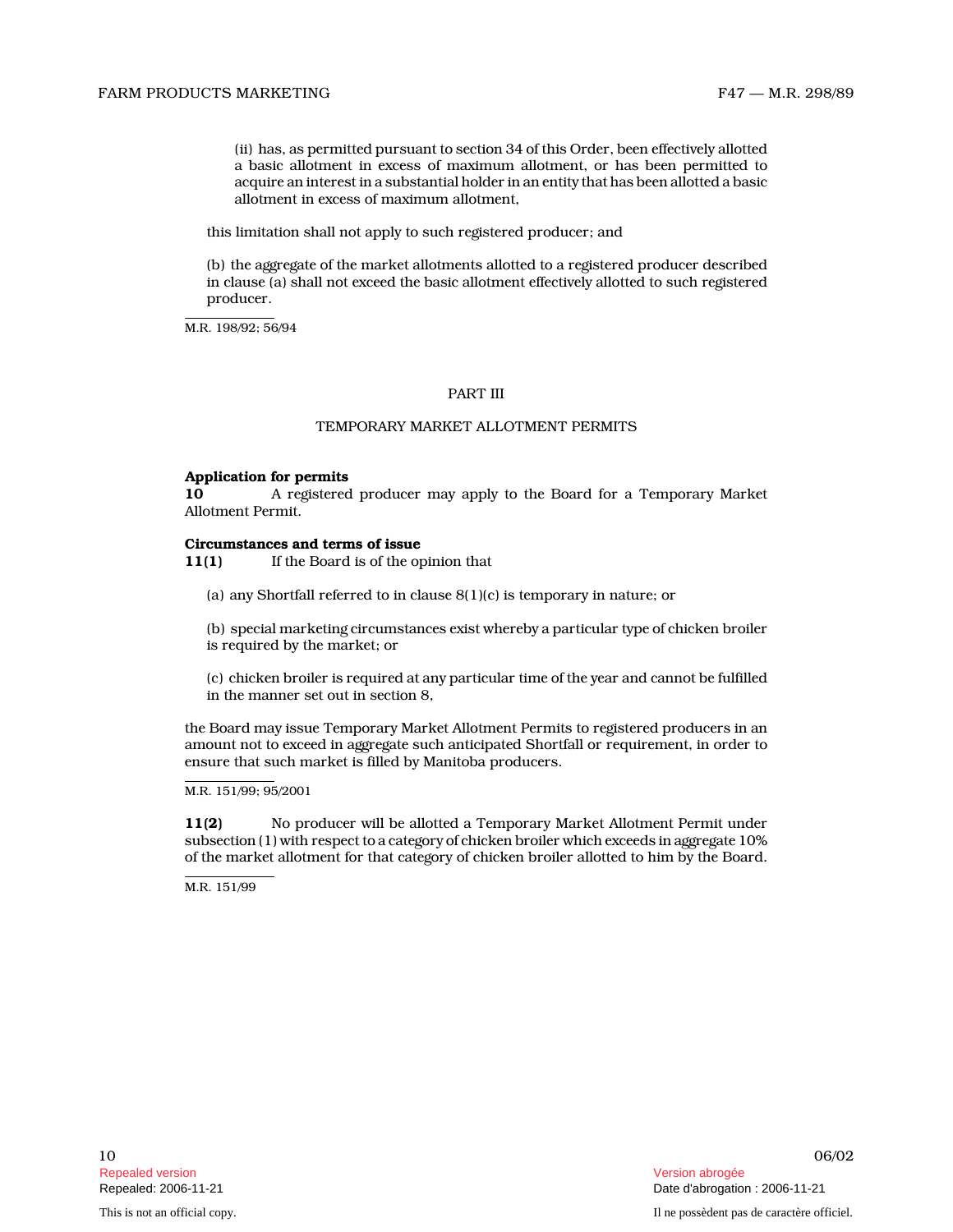#### Other circumstances

12(1) The Board may also issue Temporary Market Allotment Permits to registered producers as a result undermarketings by such registered producers, as provided in section 17.

M.R. 151/99

12(2) The Board may also issue Temporary Market Allotment Permits to registered producers in order to capitalize on special marketing circumstances which may be available to Manitoba producers.

M.R. 151/99

## Permit marketings not to be included

13 Chicken broiler marketed pursuant to a Temporary Market Allotment Permit will not be counted as part of a producer's marketing in any marketing cycle for the purpose of this order.

M.R. 151/99

#### PART IV

#### EXCESS MARKETINGS AND UNDERMARKETINGS

## Reduction of market allotment for excess marketings

14(1) Where a registered producer has marketed chicken broiler of a category during a marketing cycle in excess of the market allotment for that category allotted to that producer for that marketing cycle, the market allotment allotted to that producer for that category shall be reduced by a quantity of chicken broiler equal to such excess in a subsequent marketing cycle specified by the Board.

M.R. 105/91; 196/98; 135/2002

14(2) The Board may reduce the reduction or postpone the reduction or exempt a producer from the reduction referred to in subsection (1) in the event the producer has paid all levies imposed on such producer with respect to such marketings pursuant to the Chicken Broiler Penalty Levies Regulation in the manner specified in that regulation, or in the event the Board has waived the application of all or a portion of the levy imposed on such producer pursuant to that regulation.

M.R. 105/91; 196/98; 135/2002

#### Reduction of basic allotment for undermarketings

15 Where a producer fails to market a total quantity of any category of chicken broiler equal to his market allotment for that category for five (5) consecutive marketing cycles, his basic allotment for that category shall be reduced to the greatest number of the actual kilograms of chicken broiler of that category marketed by him in any of those marketing cycles.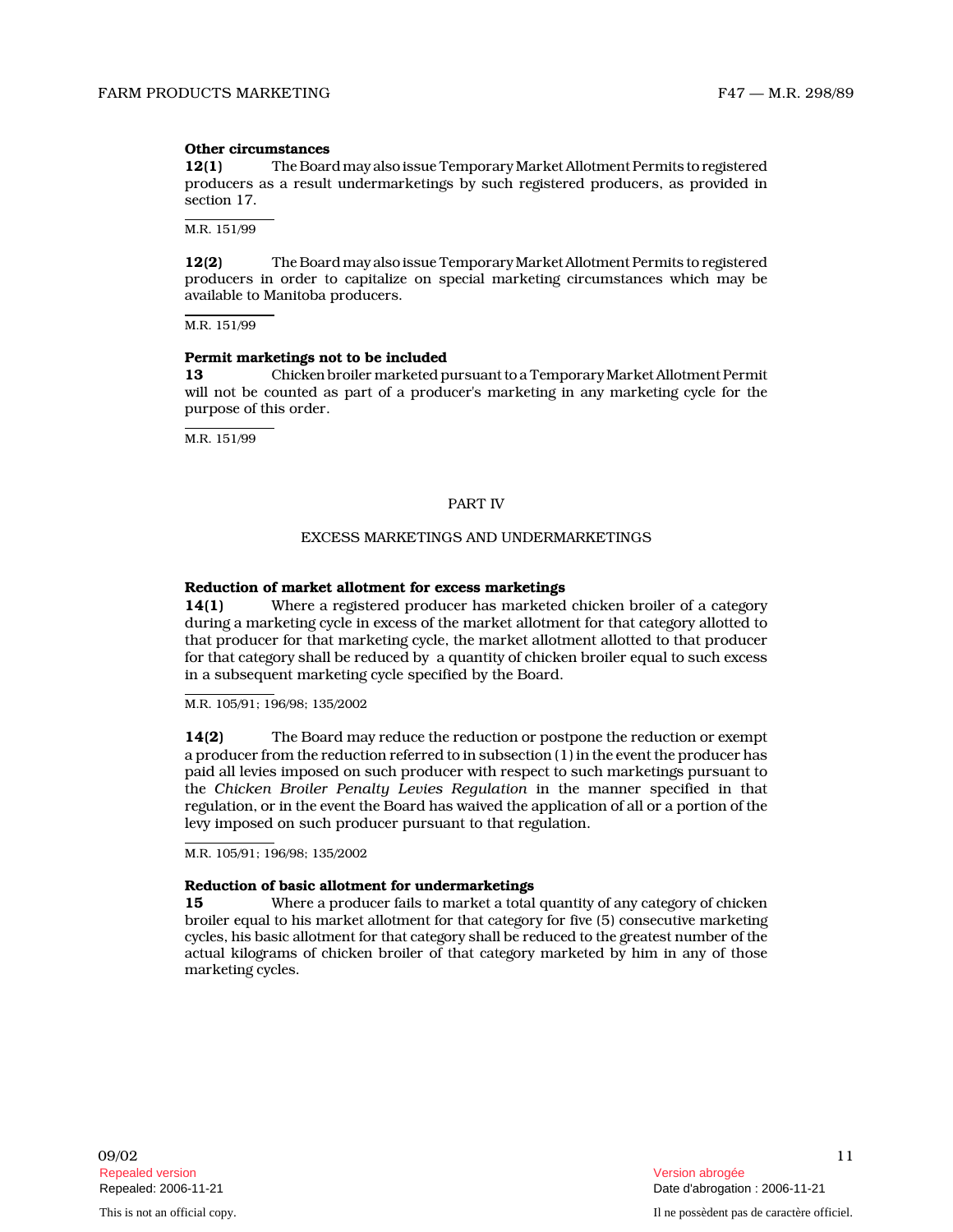# Automatic catch up

**16** Where a producer markets less than the market allotment allotted to such producer during a marketing cycle, such producer's market allotment for the subsequent marketing cycle shall be temporarily increased by an amount equal to such undermarketings, up to a maximum of 5% of the subsequent preliminary allotment prior to such adjustment.

M.R. 198/92; 25/93; 151/99; 135/2002

# Application for special catch up

17 Where a producer's market allotment is temporarily increased as a result of the application of section 16, and such temporary increase is less than the amount of the undermarketings of the producer in the marketing cycle during which such producer undermarketed, the producer may apply to the Board for a Temporary Market Allotment Permit in an amount equal to such difference. In the event such an application is granted by the Board in whole or in part, the Board will indicate the period or periods for which such Temporary Market Allotment Permit is effective, and the amount of such Temporary Market Allotment Permit for such period or periods.

M.R. 198/92; 151/99; 135/2002

# Force majeure and stand downs

18 The Board may exempt from the provision of sections 15 or 16 any producer who:

(a) can satisfy the Board that he placed a sufficient number of appropriate chicks that ought to have enabled him to market his full market allotment of chicken broiler of that category; or

(b) can satisfy the Board within a reasonable period of time after the end of any marketing cycle that he was unable to market his full market allotment of chicken broiler because his facility was damaged due to fire or other causes beyond his control, or because his chicken broilers were subject to disease (as certified by a qualified veterinarian) or because major repairs and/or renovations to his facility resulted in the temporary curtailment of production (provided an application has been received at least 9 weeks in advance of the commencement of such major repairs and/or renovations being relied upon), or because of suffocation of his chicken broilers, or because of a lack of replacement chicks, or because of the serious illness or death of the producer; or

(c) has otherwise obtained permission from the Board in writing to reduce his marketings for a period of time, subject to such terms and conditions as the Board may establish at the time such permission is granted.

M.R. 36/2000

This is not an official copy. Il ne possèdent pas de caractère officiel.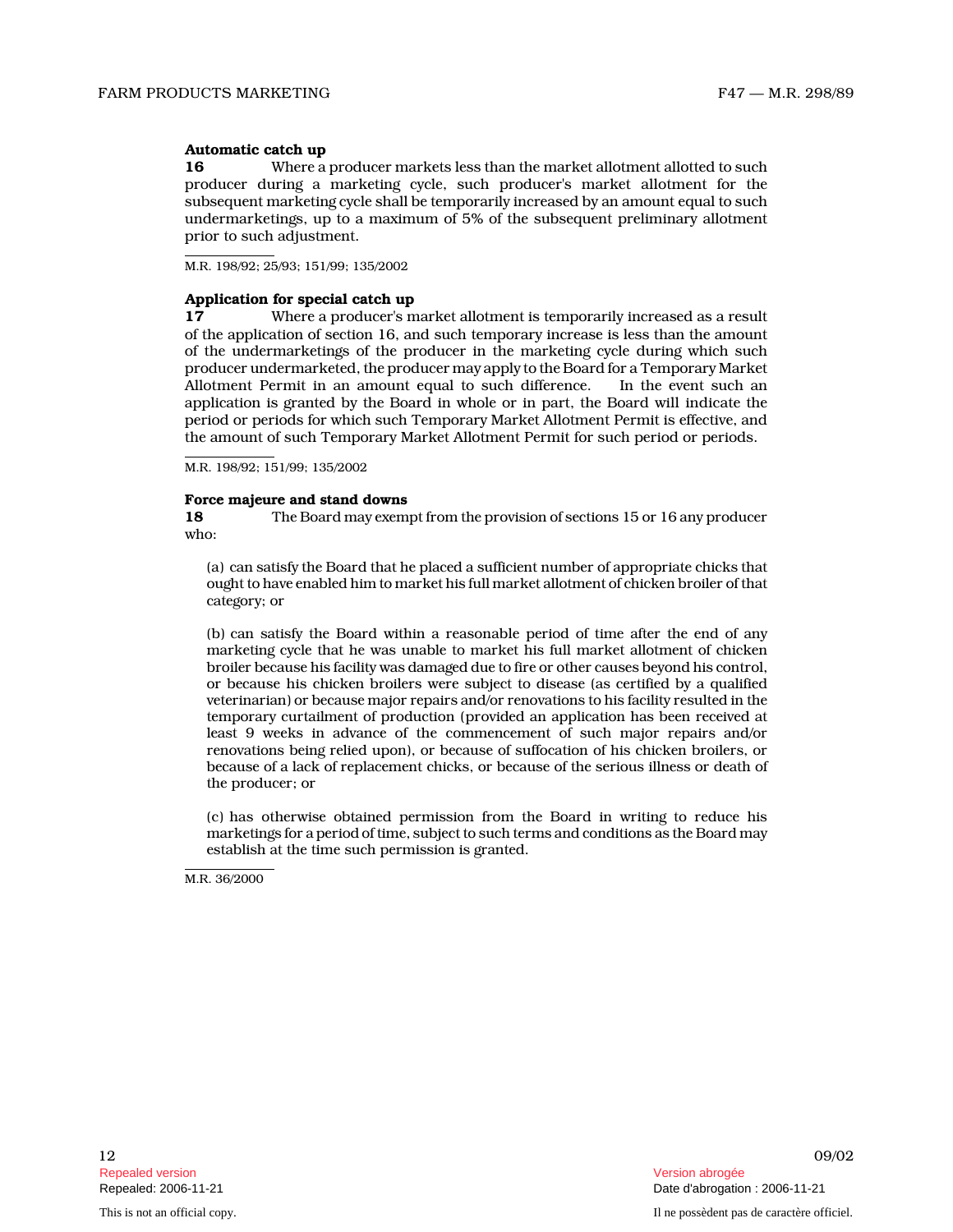# PART V

# OTHER REDUCTION OR CANCELLATION OF ALLOTMENT

# Cancellation of allotments on death, winding up, etc.

19 The Board may cancel an allotment allotted to the registered producer in the event of the death of a registered producer, the winding up or dissolution of the registered producer that is a corporation, or the dissolution of the registered producer that is a partnership.

# Cancellation of allotments on cancellation registration

20 The allotments allotted to a person shall be automatically cancelled in the event he ceases to be a registered producer.

# Other reduction or cancellation of allotment

21 The Board may suspend, reduce or cancel, either on a temporary basis or on a permanent basis, an allotment:

(a) as set out in this Order; or

(b) where a producer has failed to comply with any regulation, order, or directive of this Board; or

(c) where a producer becomes insolvent or bankrupt or applies for a receiving order or has such an order made against it or takes the benefit from any Act for the time being in force for the relief of insolvent debtors, or if a receiver is appointed with respect to the facilities used by a producer; or

(d) where a producer has entered into a contract or agreement that would

(i) deprive him of his right to the proceeds from the marketing of chicken broilers raised by him, or

Continues on page 13.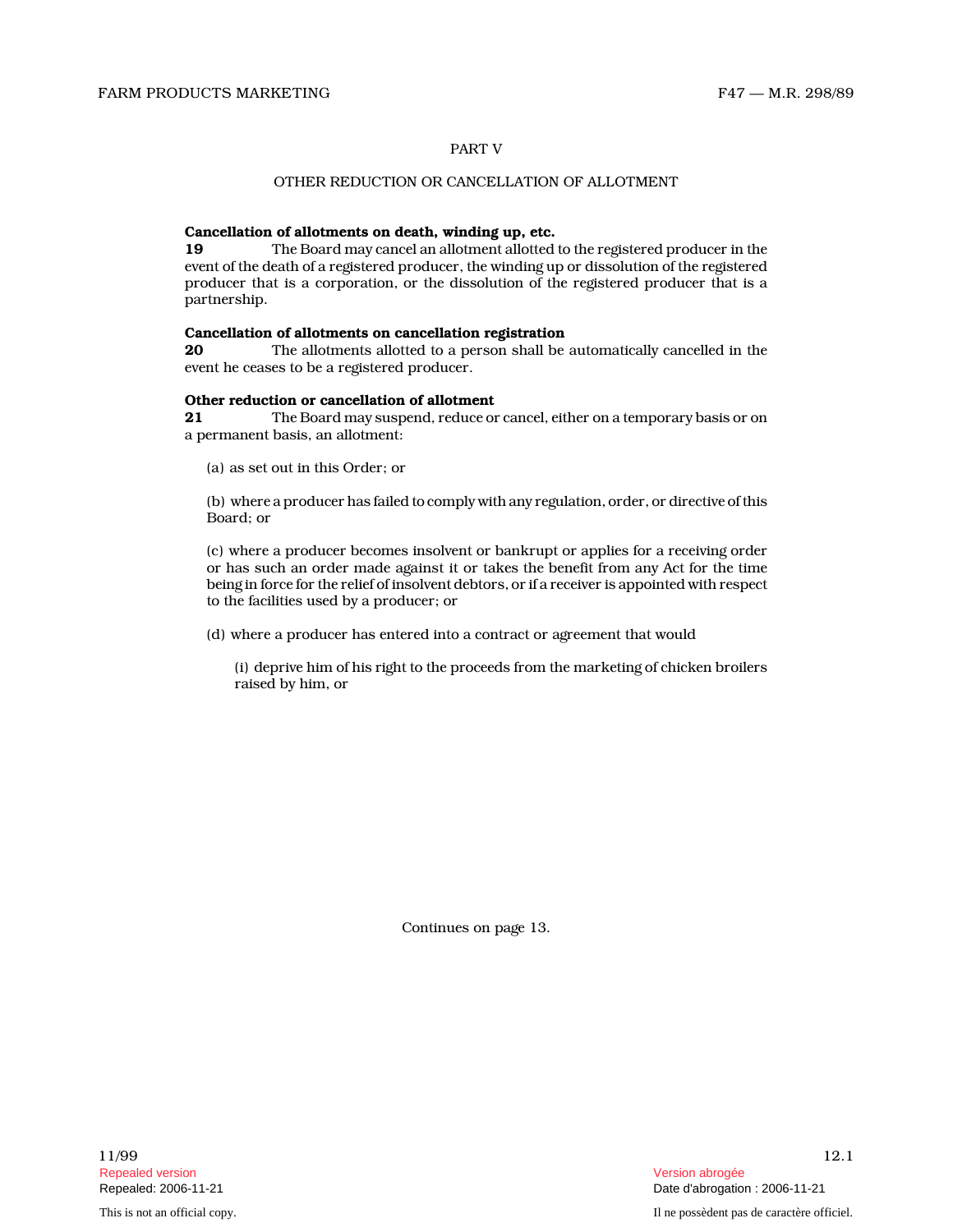This page left blank intentionally.

Repealed version abrogée en an anti-service d'altres de la commune de la commune de la version abrogée d'abrogation de la version abrogée d'abrogation de la version abrogée d'abrogation de la version abrogée d'abrogation d

12.2 11/99 Date d'abrogation : 2006-11-21 This is not an official copy. Il ne possèdent pas de caractère officiel.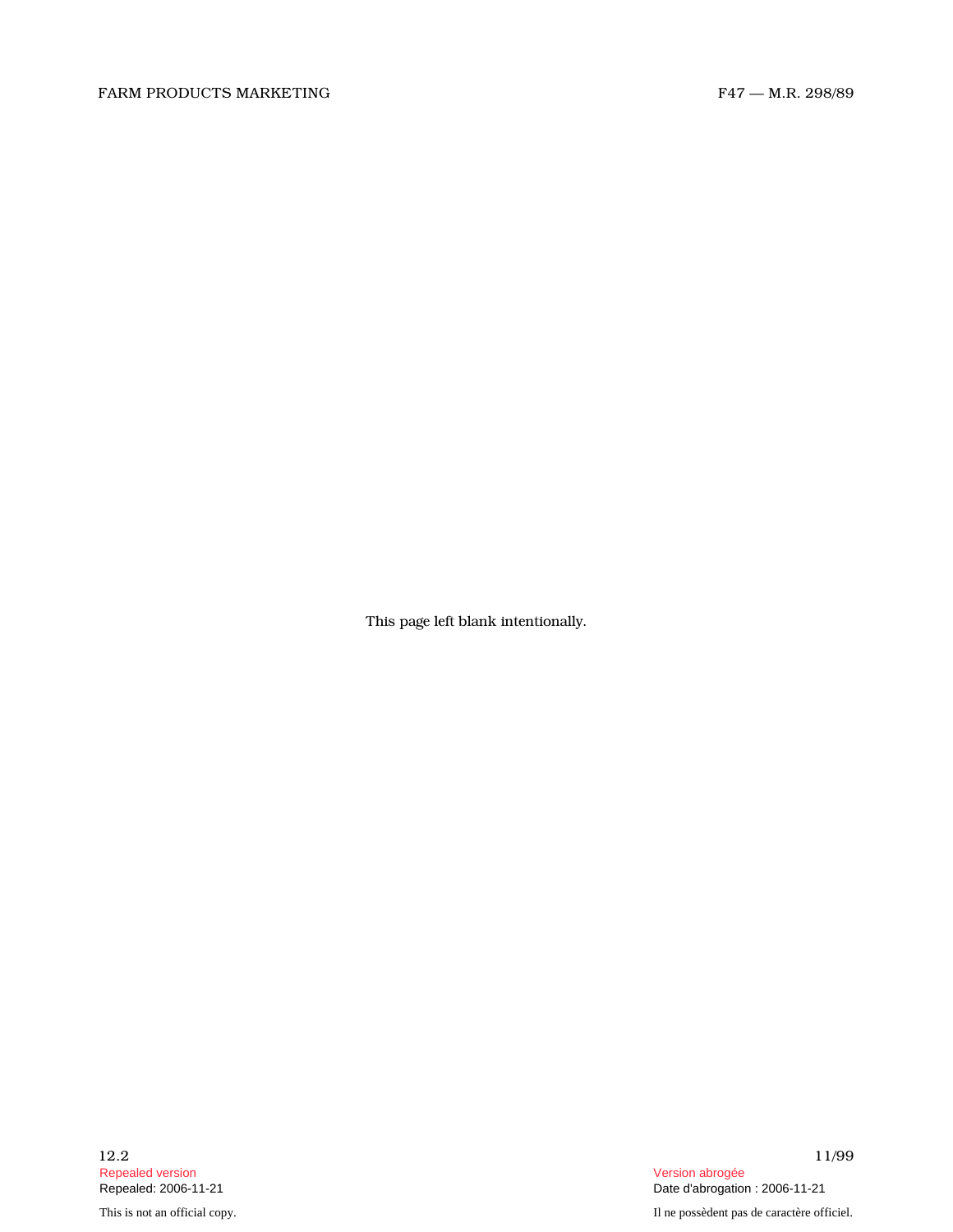(ii) deprive him of his right to a payment or an entitlement to a payment or an anticipated payment from the Retirement and Basic Allotment Reallocation System to another person without the prior written consent of the Board, or

(iii) require him to purchase a product or a service in connection with the marketing of chicken broilers produced by him, or

(iv) obligate him with respect to the marketing of chicken broilers produced by him in connection with the acquisition of a product or a service by him; or

(e) where the Board has determined that the producer has failed to comply with the On-Farm Food Safety Assurance Program; or

(f) if the Board has reasonable grounds for believing that such action is in the interests of Manitoba producers, consumers, or the chicken broiler industry.

M.R. 1/92; 205/2003

#### PART VI

#### OWNERSHIP OF QUOTAS

#### Quotas belong to board

22 **Quotas belong to the Board.** 

M.R. 1/92

# Quota non-transferable by producer

23 No person shall

(a) transfer, assign, or sell a quota to another person; or

(b) offer to transfer, assign, or sell a quota to another person, or receive payment for a quota, or offer to buy a quota from a producer, or make a payment to a producer for a quota.

M.R. 1/92

#### Retirement and basic allotment reallocation system payments non-transferable

23.1 No person shall offer to assign or assign a payment or an entitlement to a payment or an anticipated payment from the Retirement and Basic Allotment Reallocation System to another person without the prior written consent of the Board.

M.R. 1/92

#### Limitation on quotas

24 No producer is entitled to be allotted a quota that would be in excess of the market allotment allotted to him, less any quantity of chicken broilers marketed by him in interprovincial or export trade in any marketing cycle.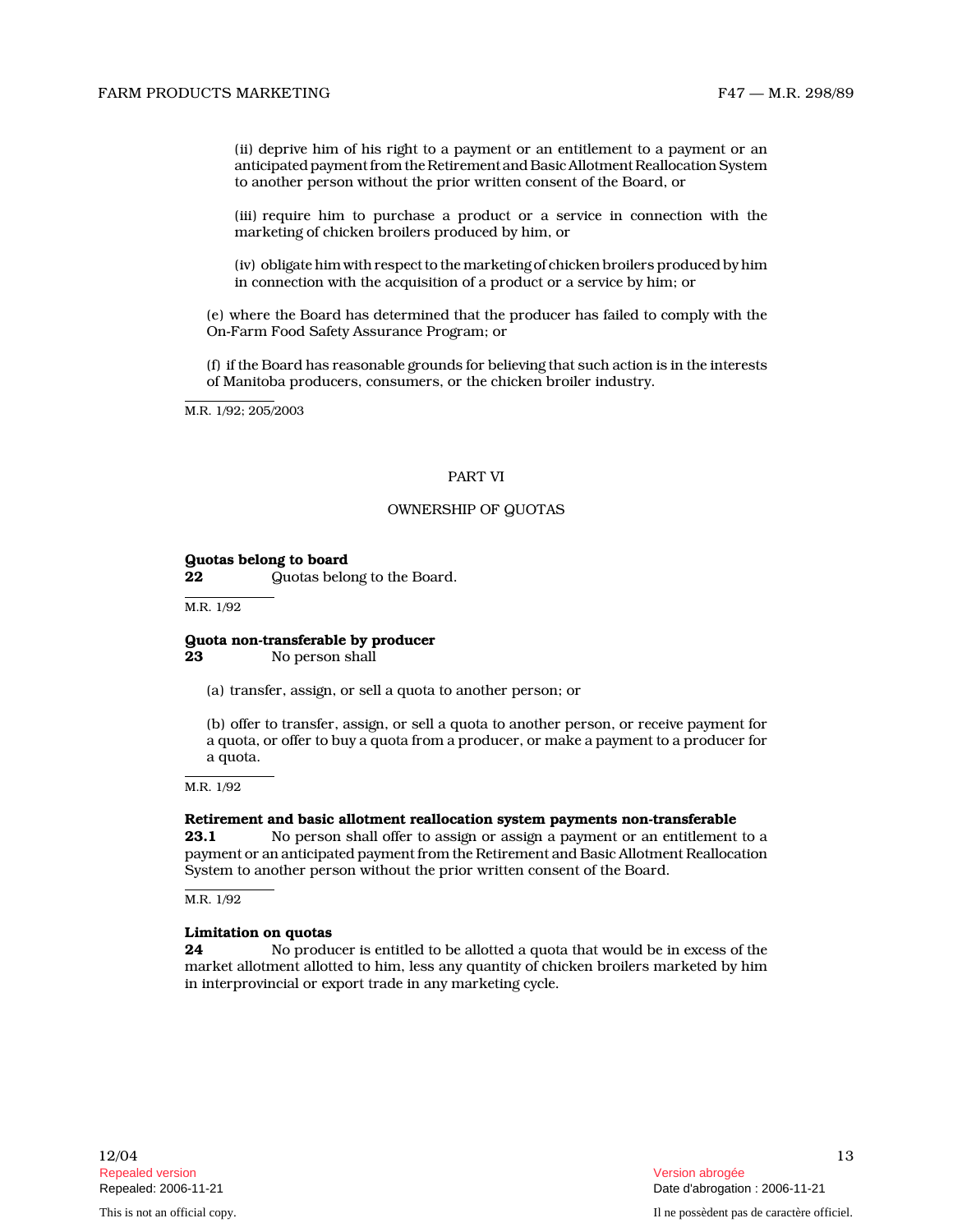# PART VII

# PROHIBITIONS

# No marketings without a market allotment

25 No producer shall market a chicken broiler of any category in intraprovincial trade unless a basic allotment and a market allotment have been allotted to him in respect of that category.

# No excess marketings

26 No producer shall market a chicken boiler of any category in intraprovincial trade in excess of his market allotment for that category, or in excess of a Temporary Market Allotment Permit issued to such producer for that category.

# Marketings to specified processor

27 No person shall market a chicken broiler in intraprovincial trade to a specified processor unless

(a) such person is a registered producer; or

(b) such person has proven to the satisfaction of the Board that he marketed chicken broiler through a registered poultry station during two of the calendar years 1981, 1982 and 1983, and has requested and has obtained from the Board an exemption authorizing him to market chicken broilers to a specified processor during the current calendar year, and further provided that the marketings of chicken broiler by such person do not exceed 999 chicken broiler in the current calendar year.

M.R. 198/92

# Marketings from certified facility only

28 No person shall market a chicken broiler unless such chicken broiler was raised and kept in or on a facility that has been certified by the Board for such purpose.

# No raising or keeping in excess of number specified for facility

29 No person shall raise or keep chicken broilers in or on a facility in excess of the number of chicken broilers specified by the Board to be raised or kept by such person in such facility at any point in time.

M.R. 120/2000

# Marketings from specified facility

30 No person shall market a chicken broiler unless such chicken broiler was raised and kept by that person in or on the facility specified on a Certificate or Production Premises issued to such person by the Board.

PART VIII

#### GENERAL

# Unacceptable quality

31 Nothing in this Order requires the Board to include, in calculating the marketings of a producer, any chicken broiler which is not of an acceptable market quality.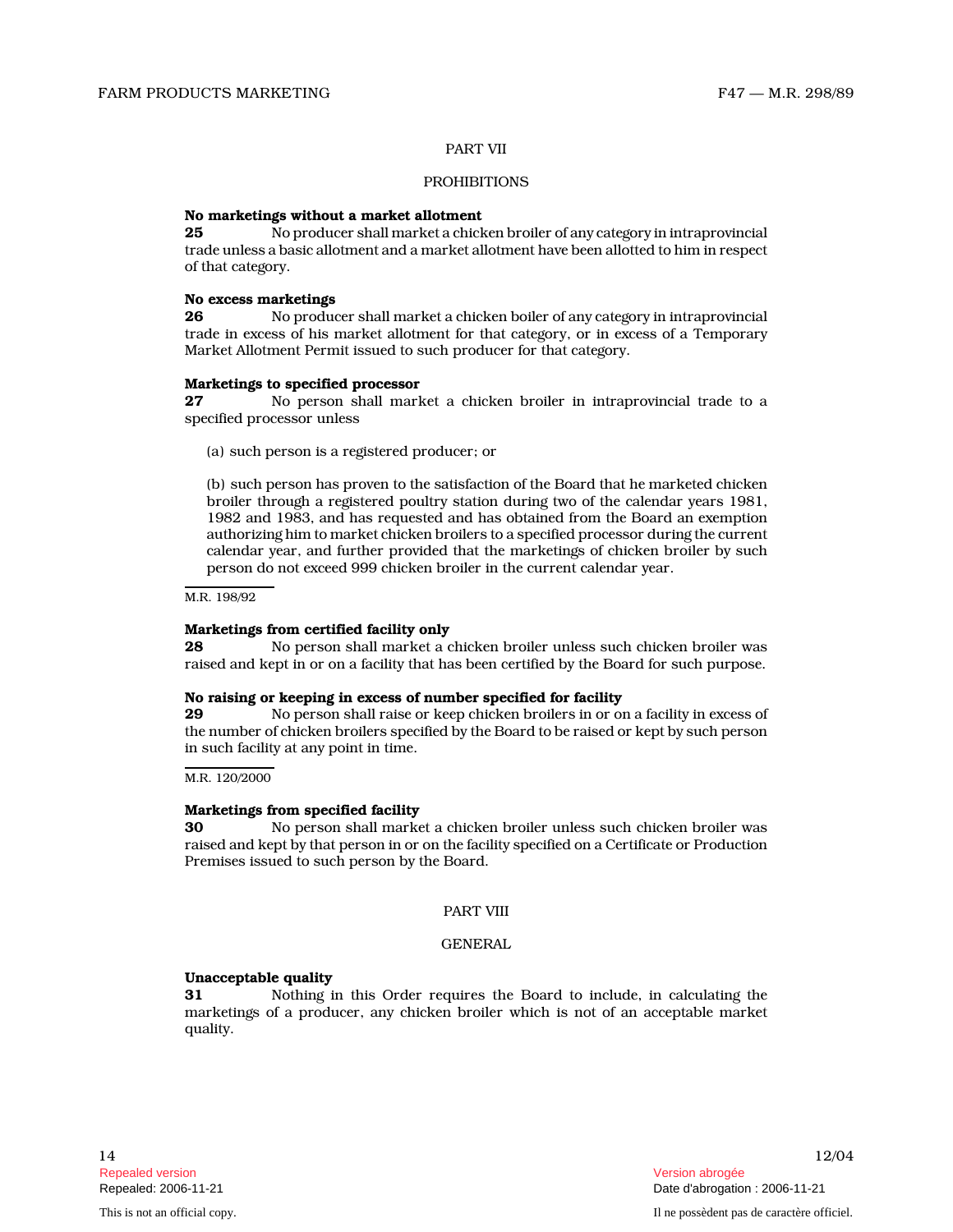# Effect of Sharing

32 Where two or more persons keep chicken broilers in partnership, or in circumstances where there is a sharing by them whether familial, communal, or otherwise, of facilities, equipment, labour or services provided directly or indirectly by all or any of them, or pursuant to a contract jointly or severally with the same corporation, firm, or individual, for the purpose of this Order, the chicken broiler marketed by one of those persons may be treated by the Board as having been marketed by the other or others.

M.R. 95/2001

# Acquisitions of interests in excess of maximum allotment prohibited

33 Notwithstanding anything contained in this Order, but subject to sections 34 and 35, the Board will take appropriate action to prevent any person from acquiring control of or acquiring a direct or indirect interest in allotments or quotas in excess of maximum allotment.

For the purpose of this section, a person shall be considered to have a direct or indirect interest in the quotas and allotments allotted to a registered producer if that person has an interest in an employment arrangement, a management arrangement or a loan or a guarantee involving that registered producer; provided however that the lending of money to a registered producer in the ordinary course of business by a bank, credit union, trust company, the Farm Credit Corporation, the Manitoba Agricultural Credit Corporation, or any other commercial lender recommended by the Board and approved by the Manitoba Council, shall not be considered a direct or indirect interest in the quotas and allotments allotted to that registered producer for the purpose of this section.

#### M.R. 57/98

# Exception for grandfathered operations in excess of maximum allotment

34 Notwithstanding section 33, the Board may:

(a) approve the re-allotment of a quota and allotment in excess of maximum allotment to a person who does not have a direct or indirect interest in a quota or allotment at the time of such re-allotment; and

(b) suspend the provisions of section 39 if the proposed new beneficial or legal owner does not have a direct or indirect interest in a registered producer at the time of the transfer of beneficial or legal ownership to him.

#### Exception for financial assitance to children

35 Notwithstanding section 33, the Board may approve the provision of financial assistance by a registered producer to one or more children of the registered producer, or of a shareholder of a registered producer, or of a partner of a registered producer, for the purpose of enabling such child or children to acquire facilities and to become a registered producer. Any such approval will be subject to the applicants' satisfying the Board that

(a) the chicken broiler production business of the child or children will be completely separate from and independent of the chicken broiler production business of such registered producer (i.e. the businesses will be carried on on separate parcels of land, in separate facilities; there will be no sharing on a day-to-day basis of labour; there will be no commingling of supplies or feed; there

 $06/01$  and  $15$ Repealed version Version abrogée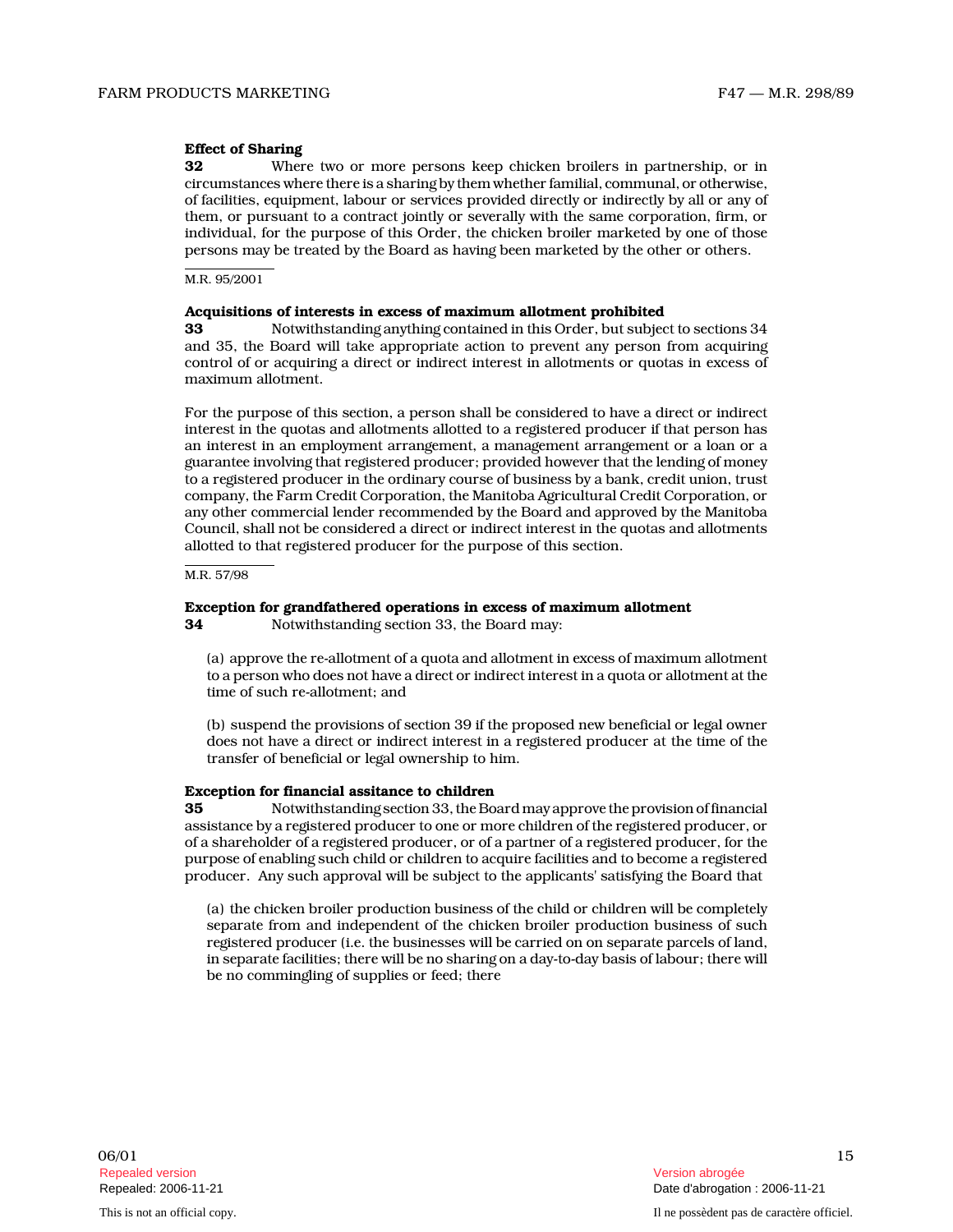will be no mutual ownership of any assets used in the businesses; there will be no sharing of profits or losses; the parties keep and maintain separate financial statements and file income tax returns as separate entities); and

(b) such financial assistance is unsecured, directly or indirectly, with respect to the facilities and chicken broilers owned by the child or children; and

(c) the chicken broiler production business to be carried on by the child or children or the registered producer will operate completely independent or the registered producer.

The applicants shall provide the Board with an Undertaking in a form acceptable to the Board with respect to the matters set out in clauses (a) to (c) above.

#### Step-transactions prohibited

36 Notwithstanding anything contained in this Order, the Board will take appropriate action to prevent a person from acquiring control of, or acquiring a direct or indirect interest in allotments or quotas through a process:

(a) that involves more than one application to the Board; or

(b) that does not disclose to the Board, in conjunction with an application to the Board for any re-allotment of an allotment or quota, particulars of all contemplated or proposed future transactions which may involve

- (i) a subsequent re-allotment of an allotment or quota, or
- (ii) a future change in the legal or beneficial ownership of an entity, or
- (iii) an application to transfer quota from one facility to another facility.

# PART IX

#### CHANGES IN BENEFICIAL OWNERSHIP OF REGISTERED PRODUCERS

#### Special definitions

37 In this Part,

"**controlling party**" means a person who directly or indirectly is the legal or beneficial owner of an aggregate of more than 50% of any class of the issued shares of, assets of, or interest in an entity;

"entity" includes an association, partnership, body corporate, trust or other organization;

"substantial holder" means a person who directly or indirectly is the legal or beneficial owner of an aggregate of 10% or more of any class of the issued shares of, assets of, or interest in an entity;

"transfer" includes a sale, purchase, mortgage, declaration of trust, or change in legal or beneficial rights.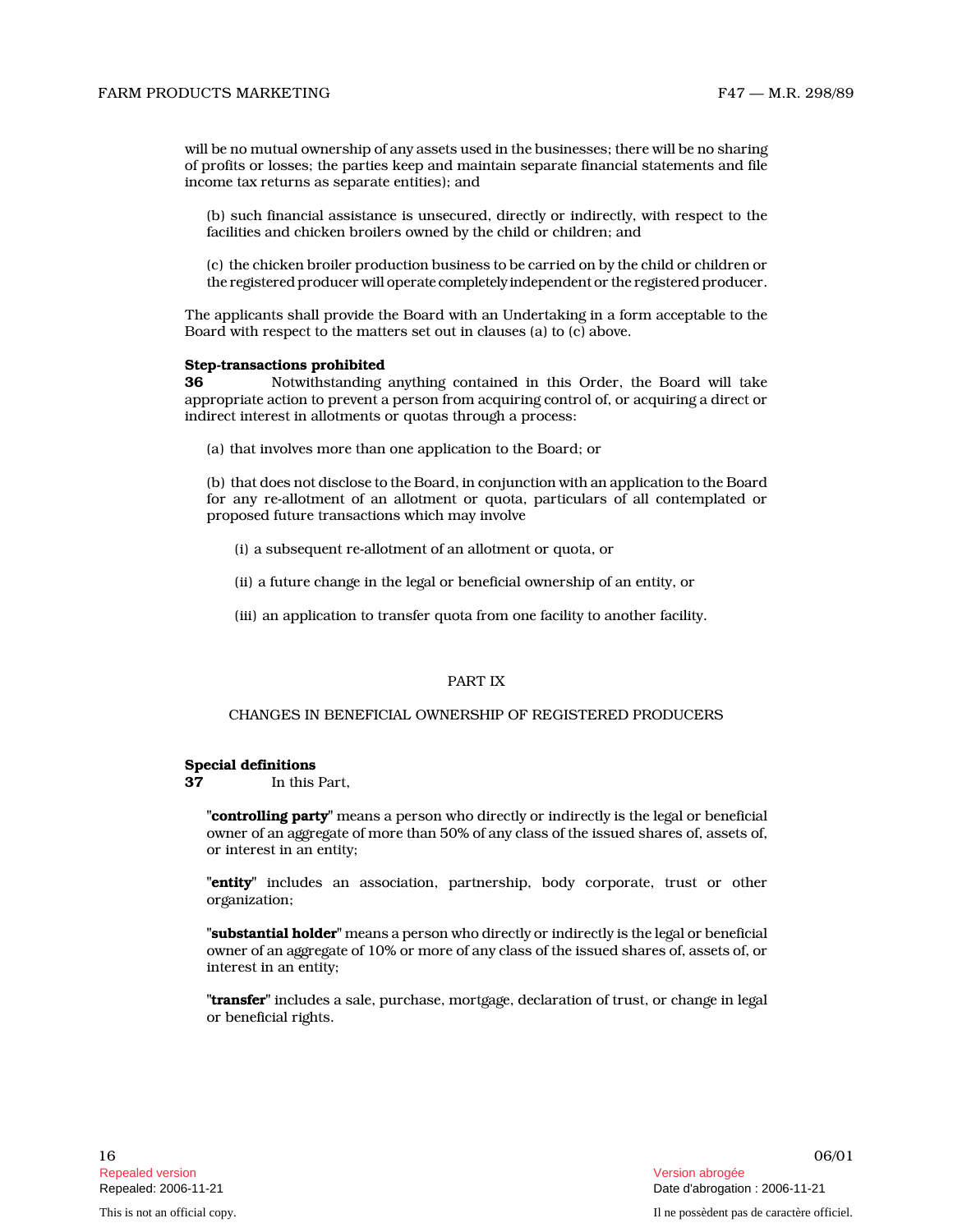#### Transfers by a substantial holder

38 In the event all or part of the beneficial or legal ownership of an interest in a substantial holder in an entity that is a registered producer is transferred by the legal or beneficial owner of such interest, the Board may cancel or reduce the quotas and allotments of such registered producer unless the parties to such transfer have requested in writing that the Board waive this provision and have each provided the Board, by Statutory Declaration and Certificate in a form acceptable to the Board, with full particulars of the proposed transfer, and any other information with respect to the assets and liabilities of the entity at the effective date of such transfer, and the Board has in its discretion waived this provision either conditionally or unconditionally.

#### Grounds for non-waiver re transfers

39 Subject to section 34, the provisions of section 38 will not be waived by the Board if the Board has reasonable grounds for believing that as a result of such transfer a person would have a direct or indirect interest in allotments which aggregate in excess of maximum allotment.

## Bankruptcy or receivership of a controlling party

40 In the event a controlling party in an entity that is a registered producer becomes bankrupt or applies for a receiving order or has a receiving order made against it or takes the benefit of any Act for the time being in force for the relief of insolvent debtors, or if a receiver is appointed with respect to any interest of the controlling party in such registered producer, the Board may cancel or reduce the quotas and allotments of such registered producer unless the registered producer or the trustee or receiver requests in writing that the Board waive this provision and provides the Board, by Statutory Declaration and Certificate in a form acceptable to the Board, with full particulars of such happening and the Board has in its discretion waived this provision either conditionally or unconditionally, provided however that the Board will only waive such provision on a temporary basis, and on terms and conditions, in order to allow the Trustee in Bankruptcy or Receiver reasonable time to dispose of such interest in the controlling party.

#### False or misleading information re transfers

41 In the event that the Board has reasonable grounds for believing that any information provided to it by Statutory Declaration or Certificate is false or misleading, or that any conditions established by the Board in waiving the provisions of section 38 or section 40 have not been met by the parties, the Board may cancel or reduce the quota and allotment of the registered producer whether or not the provisions of section 38 or section 40 have been previously waived by the Board.

#### Reduction of requirements re certain transfers

42 The Board may establish policies from time to time reducing its requirements under section 38:

- (a) with respect to the transfer of shares of a corporation:
	- (i) from an individual to a member of his immediate family, or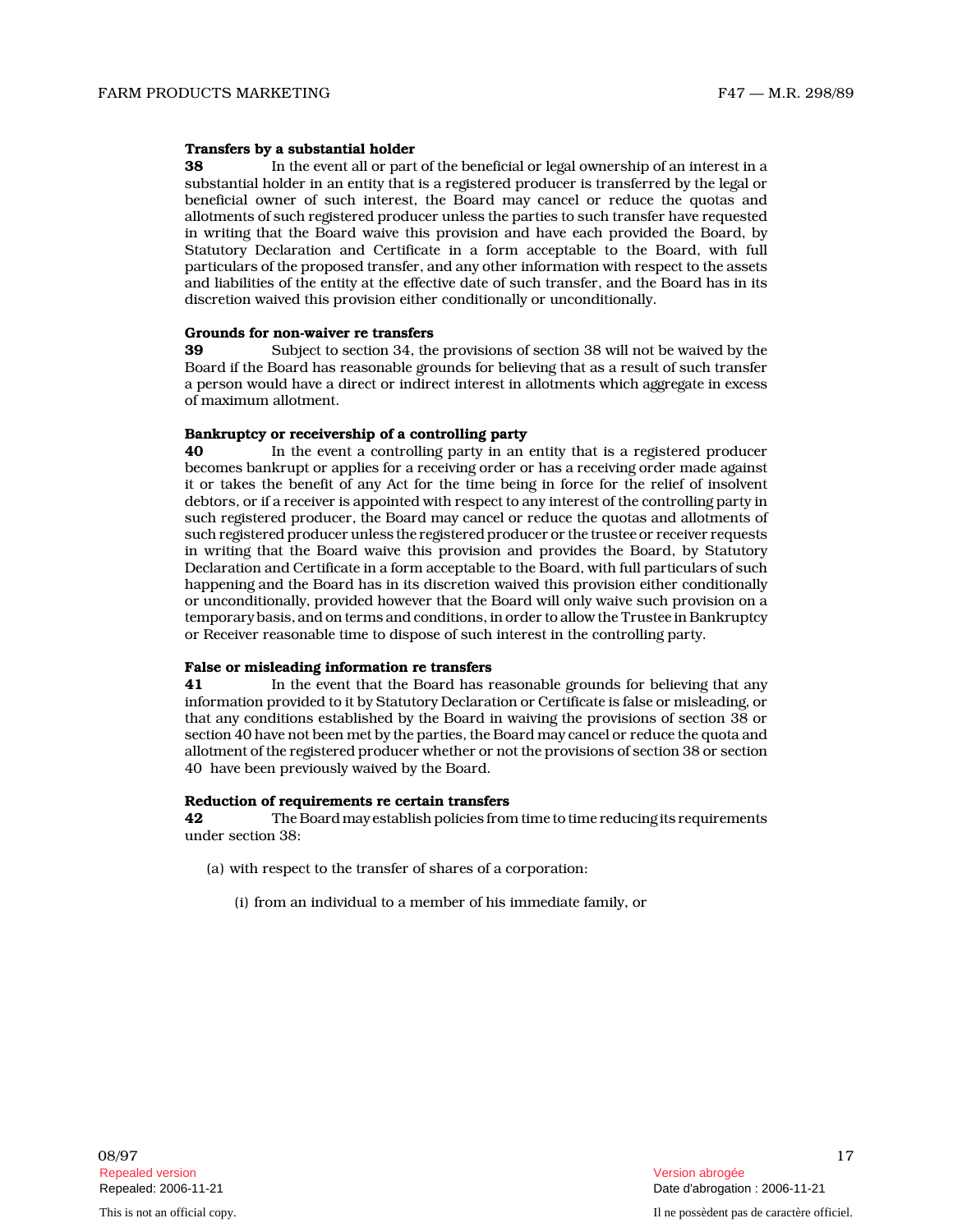(ii) listed on a public stock exchange unless 10% or more of the total outstanding shares of that class of the corporation are transferred, provided that this clause does not apply in respect of a series of transfers of shares within a period of eighteen (18) months by or to any one person that in the aggregate total 10% or more of the outstanding shares of that class of the corporation, and

(b) with respect to a change in the beneficial or legal ownership of an interest in a partnership that is a registered producer where the legal or beneficial ownership of an interest in such partnership is transferred from an individual to a member of his immediate family; and

(c) with respect to a change in the membership of a Hutterite Colony where that Hutterite Colony is a registered producer or is the sole legal and the sole beneficial owner of all of the issued shares of a corporation that is a registered producer.

#### PART X

#### ASSOCIATION OF REGISTERED PRODUCERS

#### Deemed association

43 In this Part, a person is deemed to be associated with another person if:

(a) one person is an entity of which the other person is an officer, director or substantial holder; or

(b) one person is an entity of which the other person is a partner; or

(c) one person is an entity that is controlled, directly or indirectly, by the other person; or

(d) both persons are entities and one entity is controlled, directly or indirectly, by the same individual or entity that controls, directly or indirectly, the other person; or

(e) both persons are members of a voting trust where the trust controls or operates or has an interest in the other person; or

(f) both persons are associated within the meanings of clauses (a) to (e) with the same person.

## Association of registered producers

44 In the event that a registered producer becomes associated with another registered producer, the Board may cancel or reduce the quotas and allotments of such registered producers unless the registered producers have requested in writing that the Board waive this provision and have each provided the Board, by Statutory Declaration and Certificate, with full particulars of all persons having a direct or indirect interest in such registered producers and the Board has in its discretion waived this provision either conditionally or unconditionally.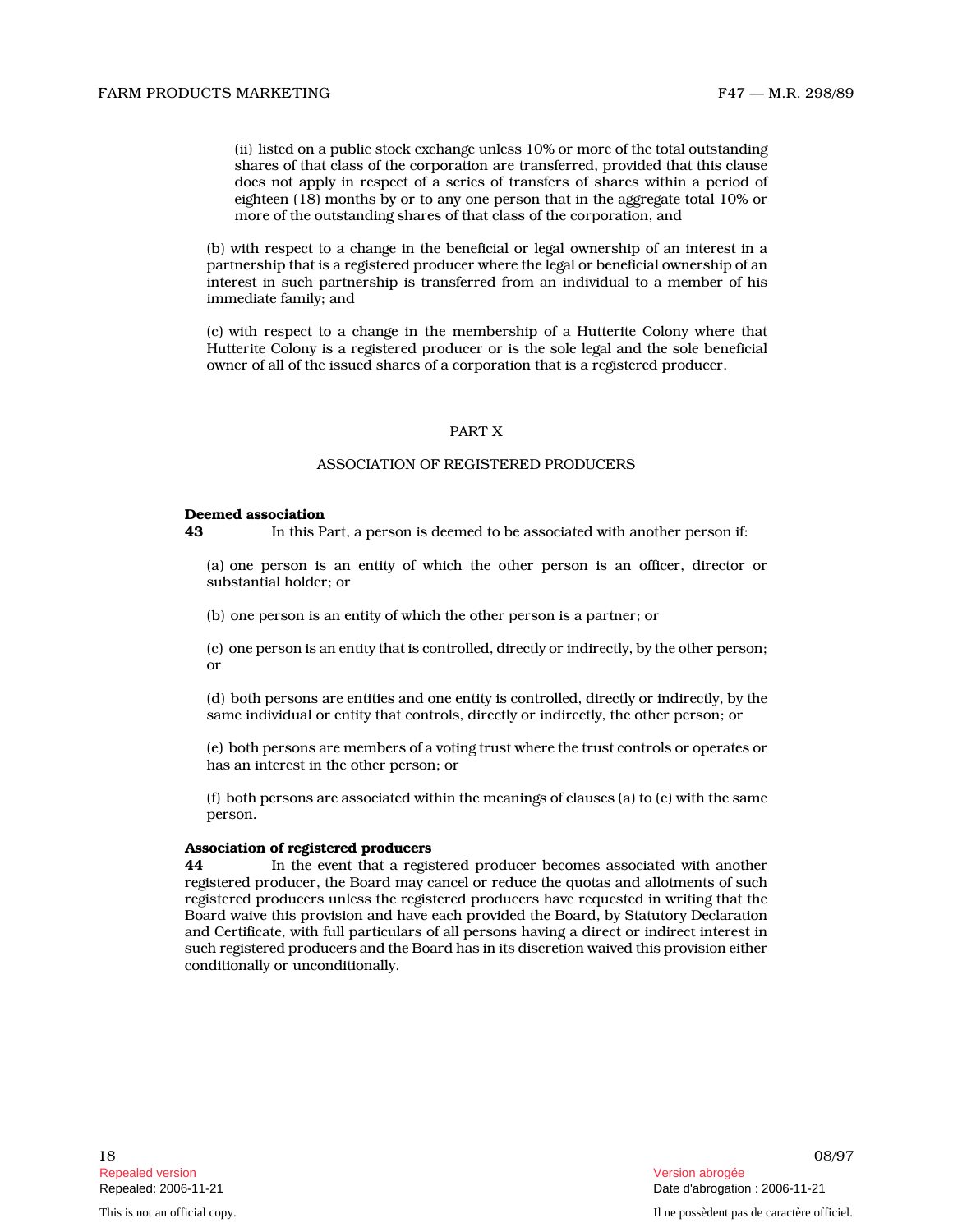## Grounds for non-waiver re association

45 The provisions of section 44 will not be waived by the Board if the Board has reasonable grounds for believing that as a result of such association a person would have a direct or indirect interest in allotments or quotas which aggregate in excess of maximum allotment.

# False or misleading information re association

**46** In the event that the Board has reasonable grounds for believing that any information provided to it by Statutory Declaration or Certificate is false or misleading, or that any conditions established by the Board in waiving the provisions of section 44 have not been met by the parties, the Board may cancel or reduce the quota and allotments of the registered producers whether or not the provisions of section 44 have been previously waived by the Board.

# PART XI

# RE-ALLOTMENT OF QUOTA AND ALLOTMENT

#### Complete farm sales

47 In the event a registered producer sells the land, buildings, and equipment used by him in raising chicken broilers, the Board may re-allot the quotas and allotments used in association with such facility to any purchaser provided it is satisfied that no value has been attributed to such quotas and allotments and that no more than fair market value has been paid for such facility.

In applying this provision the Board may require an appraisal of the facility by a qualified appraiser to ascertain the fair market value of the facility using an appraisal method or methods approved by the Manitoba Council, such costs to be borne by the applicant(s).

The applicants will each be required to provide a Statutory Declaration in a form acceptable to the Board confirming the sale and purchase consideration (both direct and indirect). All agreements between the registered producer and the purchaser (including a detailed listing of all assets included in such sale) shall be appended to such Statutory Declaration.

In the event that the Board has reasonable grounds for believing that any information provided in a Statutory Declaration or any requested Certificate is false or misleading, the Board may reduce or cancel the quotas and allotments in question, whether or not such quotas and allotments were re-allotted.

## Sale of moveable buildings and equipment

48 In the event a registered producer sells a building used by him in raising or keeping chicken broilers, the Board may re-allot the quotas and allotments used in association with such building (and any equipment included in such sale) to such purchaser provided it is satisfied that:

(a) the condition of such building allows for the moving of the building to a new foundation on property owned by the purchaser; and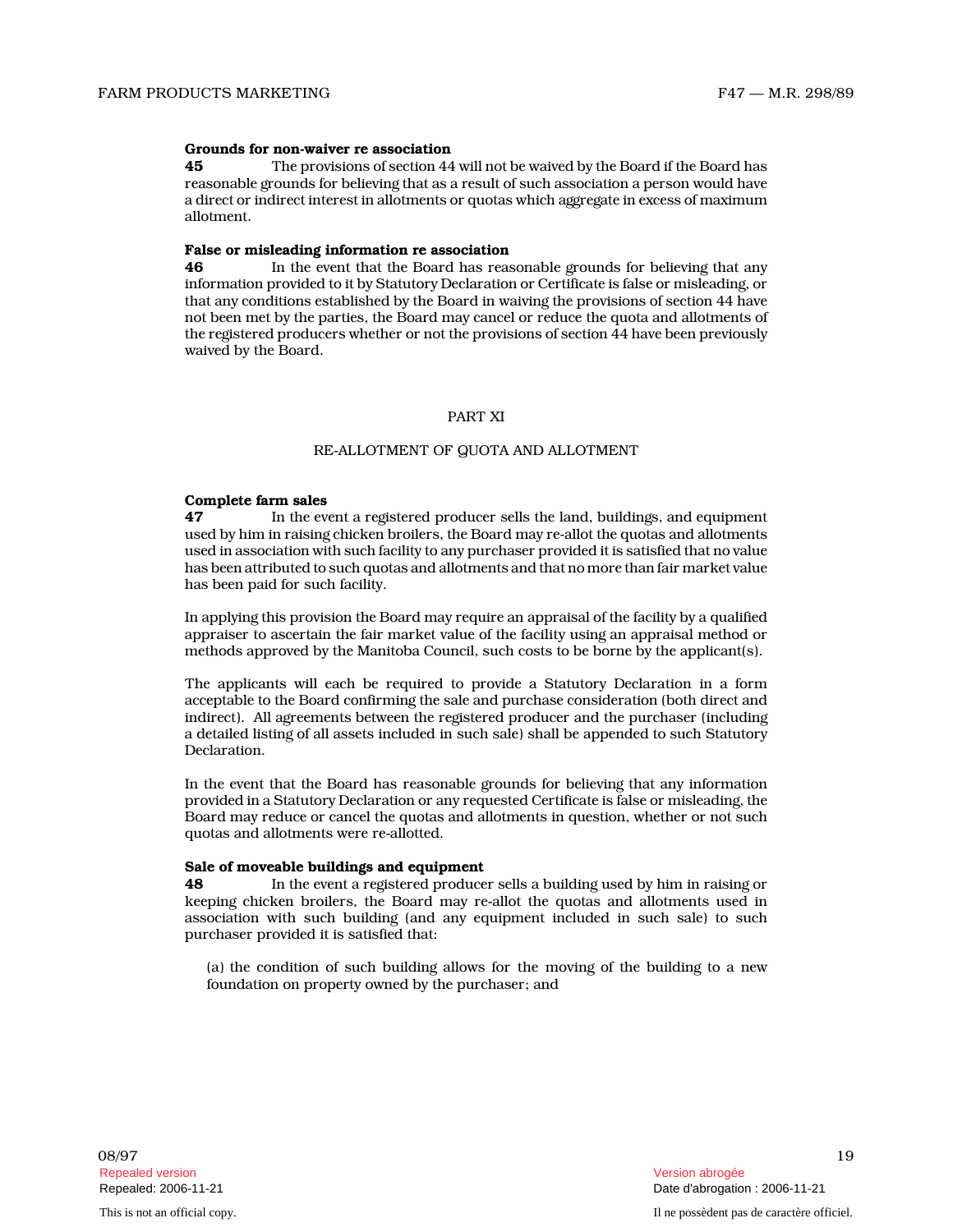(b) the condition of such building and any such equipment included in such sale is such that same is capable of being used for a minimum period of five years after relocation and installation on the new foundation; and

(c) no more than fair market value has been paid for such building and equipment; and

(d) written consent is provided by all creditors of the registered producer who have been granted security with respect to such building (and any equipment included in the sale).

In applying this provision the Board may require an appraisal of the building and equipment by a qualified appraiser to ascertain the fair market value of the building and such equipment using an appraisal method or methods approved by the Manitoba Council, such costs to be borne by the applicant(s). In ascertaining whether no more than fair market value has been paid for the building and such equipment, the costs of removing such building and equipment and relocating same on a new foundation on property owned by the purchaser shall be borne by the purchaser and shall be deducted from the appraised value of such building and equipment.

The applicants will each be required to provide a Statutory Declaration in a form acceptable to the Board confirming the sale and purchase consideration (both direct and indirect) and any of the matters set out above. All agreements between the registereed producer and the purchaser (including a detailed listing of all assets included in such sale) shall be appended to such Statutory Declaration.

The purchaser will be required to give to the Board a written undertaking, in a form satisfactory to the Board, verifying that the purchaser will use such building and equipment in connection with the reallotted quotas and allotments for a minimum of five years after relocation and installation of such building and equipment on such new foundation.

The purchaser will be required to give to the Board a written undertaking, in a form satisfactory to the Board, verifying that the purchaser will not apply for a retirement payment under the Retirement and Basic Allotment Reallocation System, or to relocate facilities under section 58, for a minimum period of five years.

In the event that the Board has reasonable grounds for believing that any information provided in a Statutory Declaration or any requested Certificate is false or misleading, the Board may reduce or cancel the quotas and allotments in question, whether or not such quotas and allotments were re-allotted.

M.R. 1/92

#### Lease of complete farm

49 In the event a registered producer leases or licenses the land, buildings, and equipment used by him in raising and keeping chicken broilers, for a term not to exceed two (2) years in length, the Board may temporarily re-allot the quotas and allotments used in association with such land, buildings, and equipment to any lessee or licensee for the term of the lease or license provided it is satisfied that no value has been attributed to such quotas and allotments and that no more than fair market rental for such facility is being paid under the lease or license arrangement directly or indirectly for the lease of such facility, or any other assets included in such lease (including any transaction with respect to chicken broilers).

This is not an official copy. Il ne possèdent pas de caractère officiel.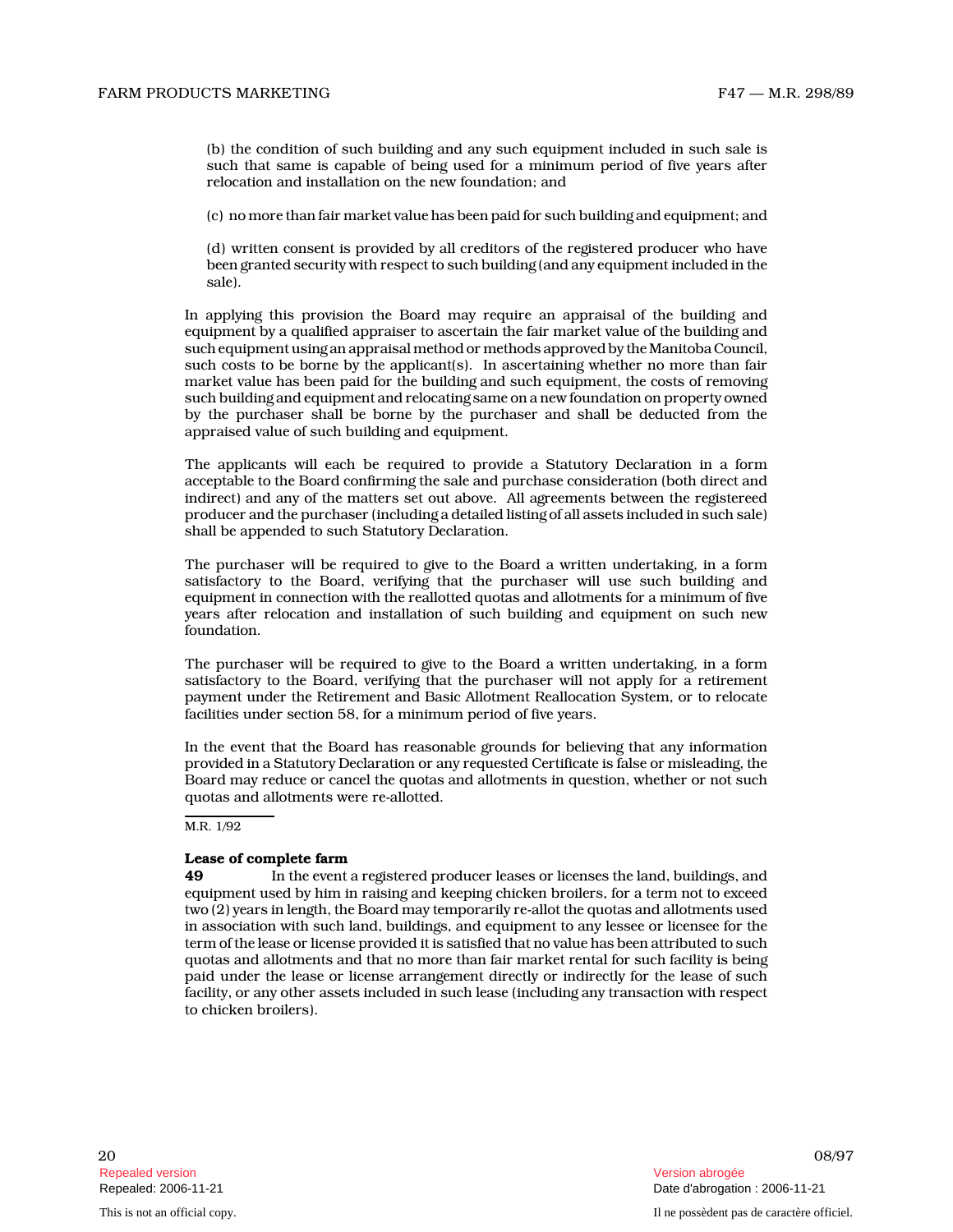In applying this provision the Board may require an appraisal of the facility to ascertain the fair market rental of the facility using an appraisal method or methods approved by the Manitoba Council, such cost to be borne by the applicant(s).

The applicants will each be required to provide a Statutory Declaration in a form acceptable to the Board confirming the rental consideration (both direct and indirect). All agreements between the registered producer and the lessee (including a detailed listing of all assets included in such lease) shall be appended to such Statutory Declaration.

In the event that the Board has reasonable grounds for believing that any information provided in a Statutory Declaration or any requested Certificate is false or misleading, the Board may reduce or cancel the quotas and allotments in question, whether or not the quotas and allotments were temporarily re-allotted.

At the end of the lease term such quotas and allotments shall automatically be re-allotted by the Board back to the lessor. Any extension or renewal of a term under a lease will be treated as a new lease.

#### Bankruptcy or receivership of a registered producer

50 Notwithstanding clause 21(c) hereof, where a person who is a registered producer becomes a bankrupt or applies for a receiving order or has such an order made against him or takes the benefit of any Act for the time being in force for the relief of insolvent debtors, or if a receiver is appointed with respect to the production assets of a registered producer, the Board may, upon written request of the Trustee in Bankruptcy or the Receiver, temporarily re-allot to the Trustee in Bankruptcy or Receiver, the quotas and allotments allotted to such producer upon terms and conditions as may be established by the Board at the time of such temporary re-allotment.

M.R. 1/92

# Re-allotment of quota and dispensing with financial information on death, disability or retirement

51 In the event of the death, disability or retirement of an individual who is a registered producer, the Board may, on written request of such registered producer or of the personal representative of such deceased registered producer, re-allot the quotas and allotments allotted to such registered producer to the heir or designated member of such registered producer's immediately family

(a) who becomes the owner of the chicken broiler production business carried on by the registered producer and of the land, buildings and equipment used by the registered producer for keeping chicken broilers; o r

(b) who becomes the owner of the chicken broiler production business carried on by the registered producer and of any assets owned by such registered producer in connection with such business, and becomes entitled to possession of the land and buildings used by such registered producer in connection with such business as the successor in possession to such registered producer ;

without the necessity to provide the Board with an appraisal of the facility or confirmation of any sale and purchase consideration.

M.R. 50/91

 $08/97$  21 Repealed version abrogée et al. Alian abrogée et al. Alian abrogée et al. Alian abrogée et al. Alian abrogée e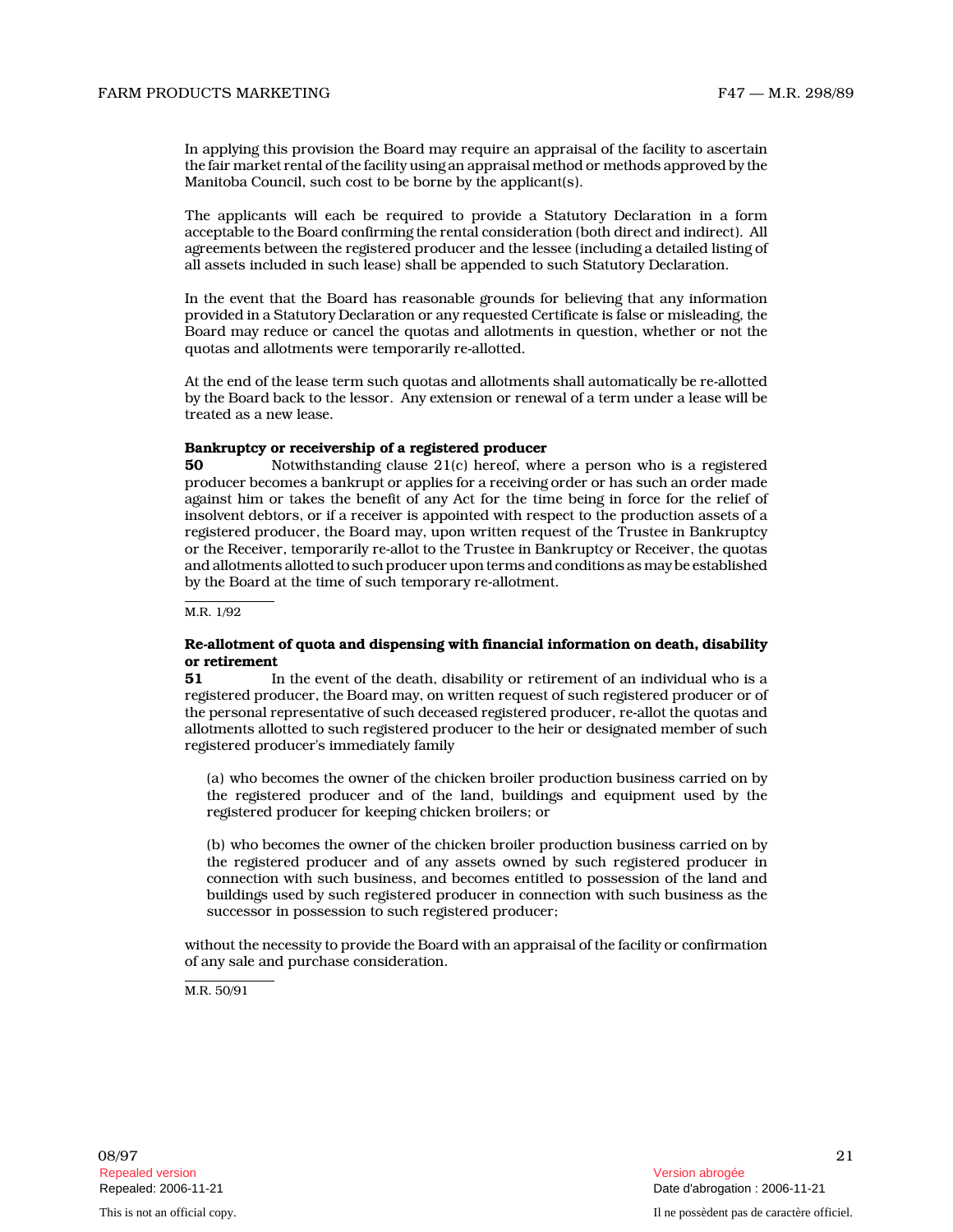# Re-allotment of quota and dispensing with financial information on establishment of family partnership

52 Where an individual who is a registered producer enters into a partnership with a member of his immediate family, the Board may, on written request of such registered producer, re-allot the quotas and allotments allotted to such registered producer to such partnership

(a) which becomes the owner of the chicken broiler production business carried on by the registered producer and of the land, buildings and equipment used by the registered producer for keeping chicken broilers; o r

(b) which becomes the owner of the chicken broiler production business carried on by the registered producer and of any assets owned by such registered producer in connection with such business, and becomes entitled to possession of the land and buildings used by such registered producer in connection with such business as the successor in possession to such registered producer ;

without the necessity to provide the Board with an appraisal of the facility or confirmation of any sale and purchase consideration.

# M.R. 50/91

# Re-allotment of quota and dispensing with financial information on establishment of a corporation

53 Where an individual who is a registered producer incorporates a corporation controlled by himself and/or members of his immediate family, or where the partners who are registered producers incorporate a corporation owned by themselves in the same proportion as they owned interests in the partnership, or where a registered producer which is a corporation incorporates a wholly owned subsidiary, the Board may, on written request of such registered producer, re-allot the quotas and allotments allotted to such registered producer to such corporation or subsidiary

(a) which becomes the owner of the chicken broiler production business carried on by the registered producer and of the land, buildings and equipment used by the registered producer for keeping chicken broilers; o r

(b) which becomes the owner of the chicken broiler production business carried on by the registered producer and of any assets owned by such registered producer in connection with such business, and becomes entitled to possession of the land and buildings used by such registered producer in connection with such business as the successor in possession to such registered producer ;

without the necessity to provide the Board with an appraisal of the facility or confirmation of any sale and purchase consideration.

#### M.R. 50/91

## Partial and complete re-allotment of quota to related persons

54 The Board may, upon application of a registered producer in writing, (herein called "the applicant") re-allot all or a portion of the quotas and allotments allotted to such applicant to another person who is not a registered producer (herein called "the recipient") in the following circumstances: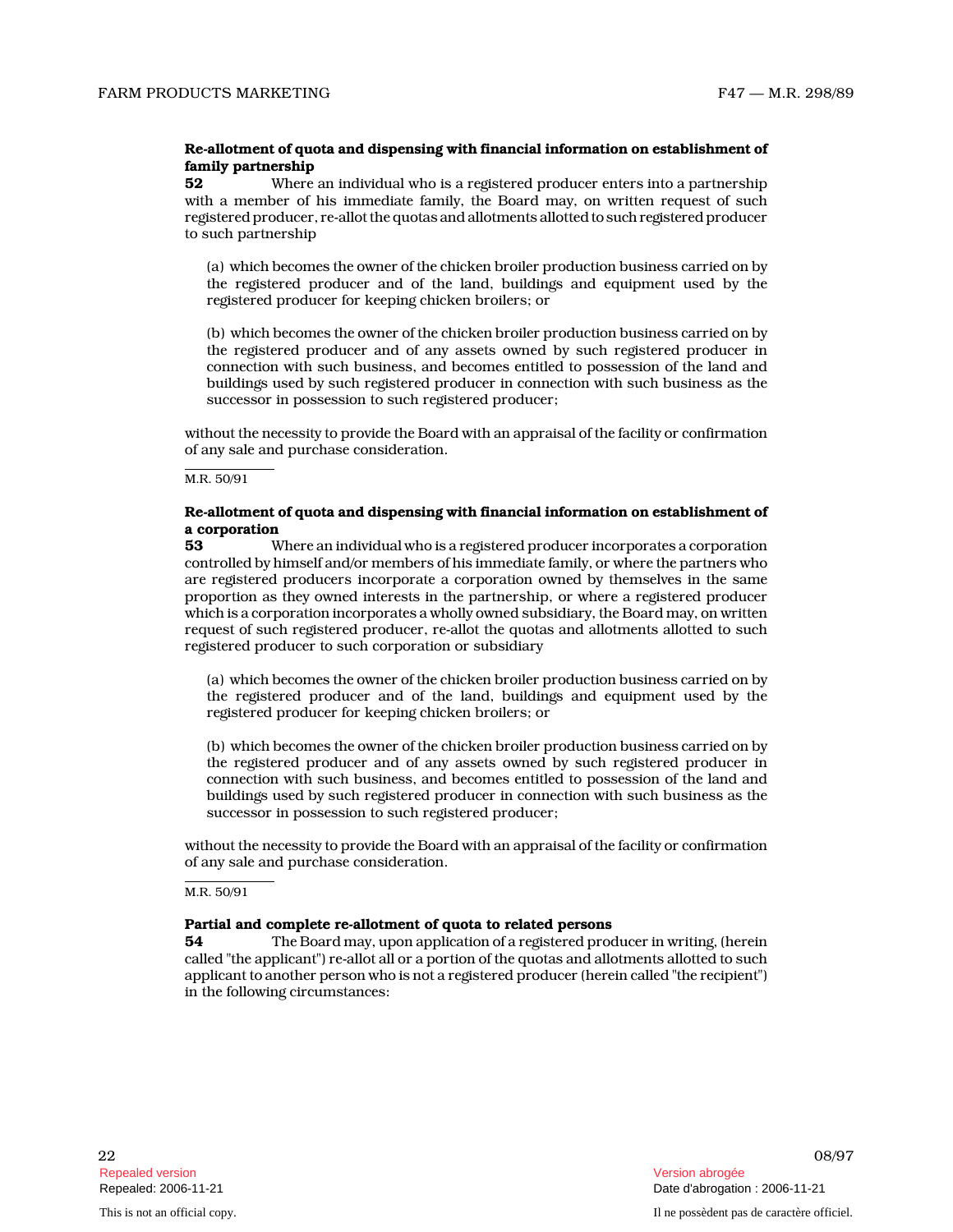(a) with respect to an individual applicant, where the recipient is a member of such applicant's immediate family;

(b) with respect to a partnership applicant, where all partners in the partnership are members of the same immediate family and where the recipient is a member of that immediate family;

(c) with respect to a corporation applicant, where all legal and beneficial shareholders in such applicant are members of the same immediate family and where the recipient is a member of such immediate family;

(d) with respect to a Hutterite Colony applicant (or a corporation applicant which is a wholly owned subsidiary of a Hutterite Colony) where the recipient is a wholly owned subsidiary of such applicant, or a daughter-Hutterite Colony, or a corporation wholly owned by a daughter-Hutterite Colony. For the purpose of this provision a daughter-Hutterite Colony shall mean a Hutterite Colony recently created as a result of the division of the assets and the membership of a Hutterite Colony;

provided that no such re-allotment will be made until the recipient has established a separate facility owned and operated solely by him in or on which to keep chicken broilers, and further provided that the Board is satisfied that no value has been attributed to such quotas or allotments.

The applicants will each be required to provide a Statutory Declaration in a form acceptable to the Board setting out the information specified therein and in the event that the Board has reasonable grounds for believing that any information provided in a Statutory Declaration or an Application is false or misleading, the Board may cancel or reduce the quotas or allotments in question, whether or not such quotas or allotments were re-allotted.

M.R. 1/92

## Consolidation of existing chicken production operations

54.1 Any two or more registered producers (the "applicants") may apply to the Board to have all of the quotas and allotments allotted to the applicants reallotted to a single entity (the "intended recipient") for use in connection with a single facility as a single business operation.

The intended recipient may be a corporation or a partnership which is wholly owned, both legally and beneficially, by the applicants in such manner as may be satisfactory to the Board.

The applicants will each be required to provide a Statutory Declaration in a form acceptable to the Board confirming such information as may be requested by the Board. All agreements between the applicants and with the intended recipient must be appended to such Statutory Declaration.

In the event the Board has reasonable grounds for believing that any information provided in a Statutory Declaration is false or misleading, the Board may reduce or cancel the quotas in question, whether or not such quotas were reallotted.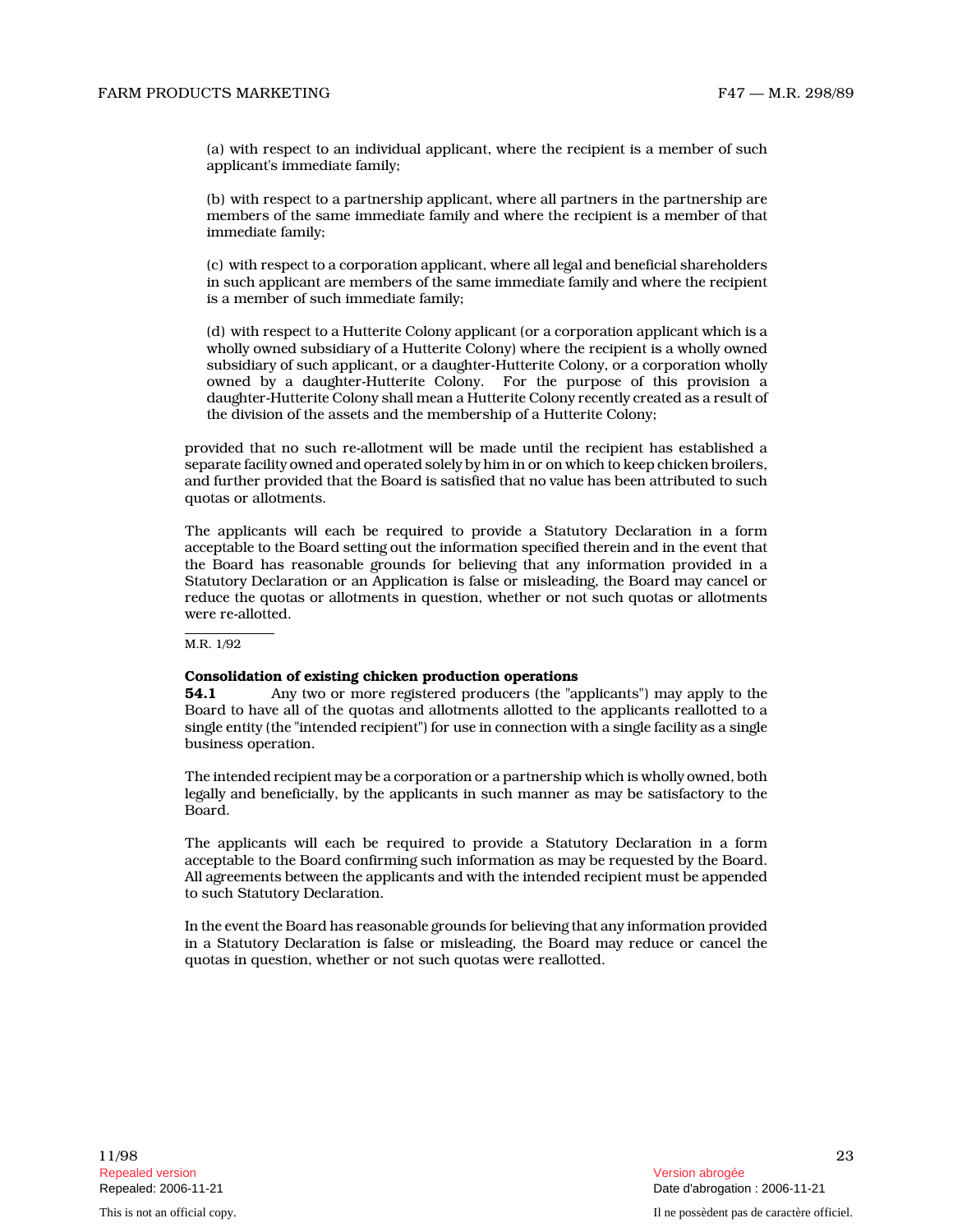The applicants and the intended recipient will be required to give to the Board a written undertaking, in a form satisfactory to the Board, verifying that no change will be made to the legal or beneficial ownership of the intended recipient for a minimum period of five years following such reallotment.

M.R. 195/98

### Re-allotment and maximum allotment

55 Subject to section 34, no quota or allotment will be re-allotted to an applicant corporation or partnership if:

(a) any beneficial shareholder of such applicant corporation or any beneficial owner of the assets of such applicant partnership is:

(i) a registered producer, or

(ii) a beneficial shareholder in a corporation which is a registered producer, or

(iii) a beneficial owner of the assets of a partnership which is a registered producer,

that has been allotted allotments which are equal to or aggregate in excess of maximum allotment; or

(b) the Board has reasonable grounds for believing that as a result of such re-allotment a person would directly or indirectly control or have an interest in allotments which aggregate more than maximum allotment.

# PART XI.1

# RETIREMENT AND BASIC ALLOTMENT REALLOCATION SYSTEM

#### Reallotment under system

55.1 Quotas and allotments may be cancelled and re-allotted by the Board as a result of and in accordance with the procedure set out in Schedule "A".

M.R. 1/92

# Acceptance of applications discretionary

55.2 The Designated Staff referred to in Schedule "A" may refuse to accept or postpone the processing of any application to participate in the Retirement and Basic Allotment Reallocation System for such reasons or on such terms as they deem appropriate.

M.R. 1/92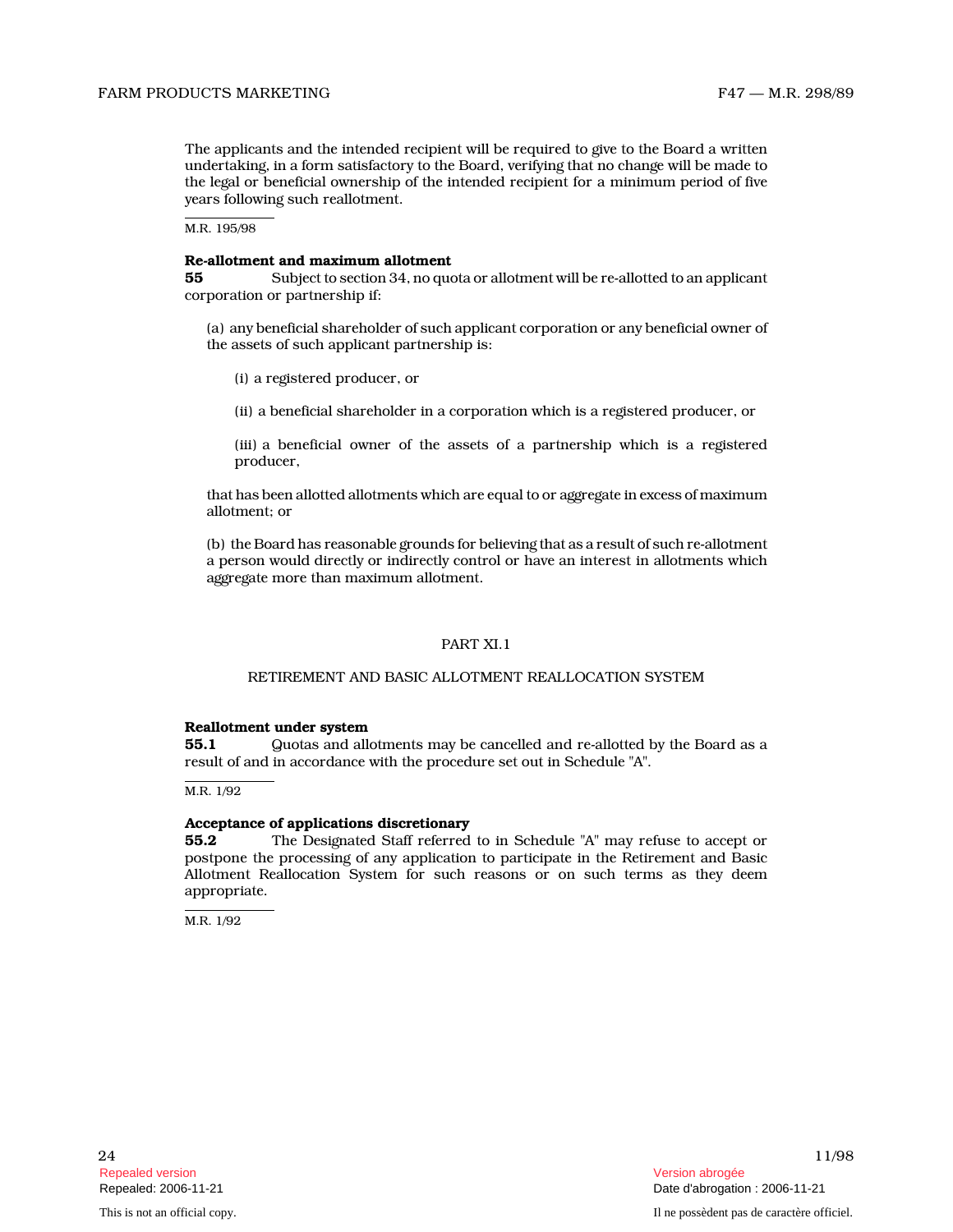#### PART XII

# **FACILITIES**

# Quota to be allotted for a facility

56 In allotting a quota to a registered producer, the Board may specify the facility in or on which the producer's chicken broilers, or any portion of such chicken broilers, must be raised or kept.

57(1) The Board may certify the capacity of the facility of each registered producer from time to time. Such certified capacity shall only include usable production floor space (excluding service rooms).

M.R. 42/90

57(2) It is the condition of an allotment of a quota to a registered producer that such registered producer

(a) equip and operate the facility in or on which such producer raises or keeps chicken broilers in such a manner as to provide adequate production floor space, proper ventilation, heating, feed and water, and sanitation for the chicken broilers kept in such facility and in accordance with the applicable provisions of the On-Farm Food Safety Assurance Program; and

(b) otherwise care for and handle chicken broilers raised or kept by such producer in accordance with the applicable provisions of the "Recommended Code of Practice for the Care and Handling of Farm Animals — Chickens, Turkeys and Breeders from Hatchery to Processing Plant" distributed by Canada Agri-Food Research and in accordance with the applicable provisions of the On-Farm Food Safety Assurance Program.

M.R. 42/90; 120/2000; 205/2003

#### Relocation and consolidation of facilities

58(1) Subject to section 59, in the event that a registered producer has been allotted a portion of the quotas and allotments allotted to him for one facility and a portion for another facility or facilities, he may apply to the Board to transfer all or a portion of such quotas and allotments from one facility to another facility or facilities on a temporary or permanent basis. A registered producer may make application to relocate his production facility to a new location.

M.R. 1/92

#### Creditor consent for relocation

58(2) In conjunction with an application under subsection (1), such registered producer shall provide the Board with such information as the Board may require and such consents which the Board may request from any creditor who has been given security on the facilities used by the registered producer.

M.R. 1/92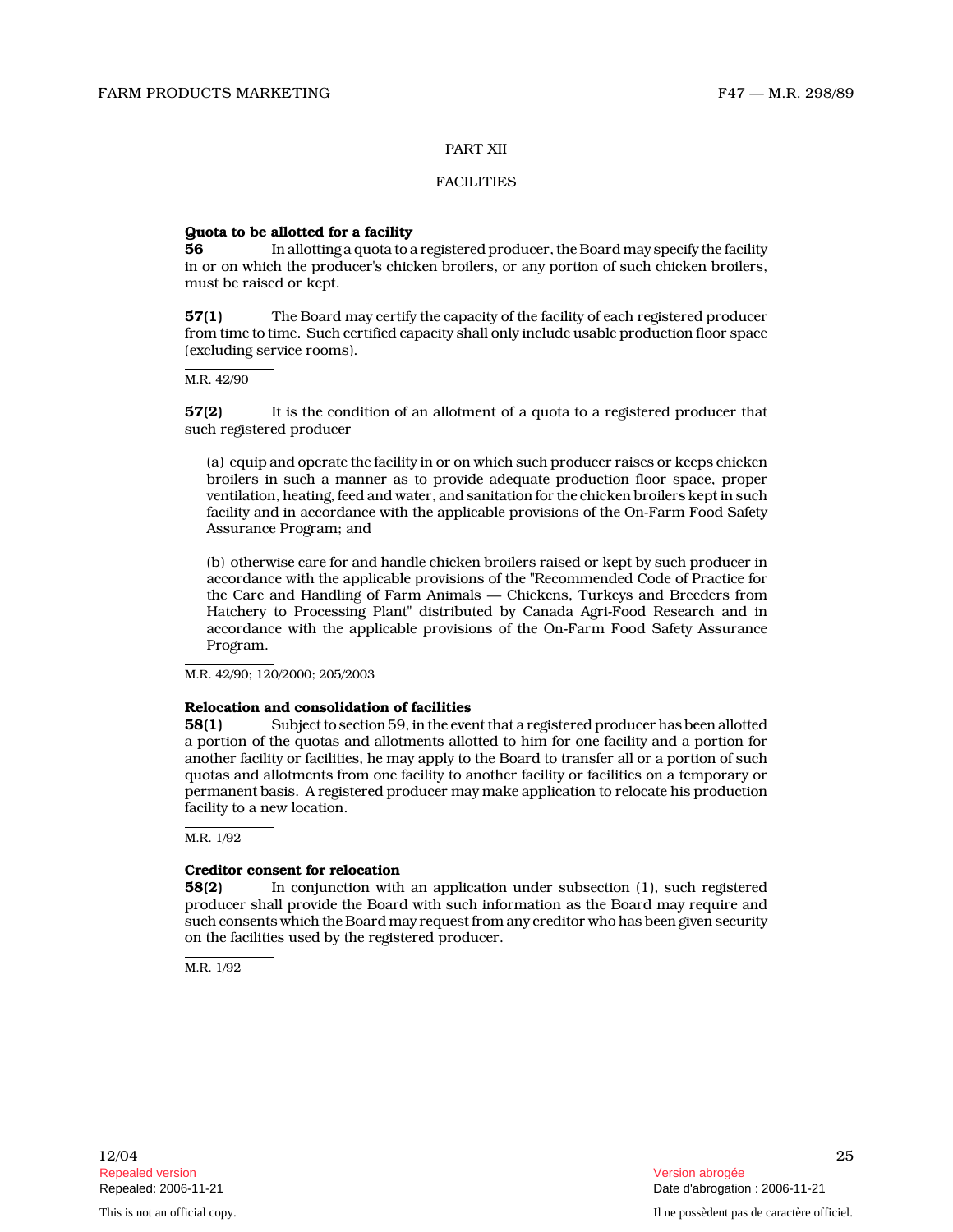# Emergency relocation

58(3) The Board may allow a registered producer to temporarily relocate his chicken broilers to another location in the event of an emergency even if the registered producer is not the registered owner or the sole operator of the facility on that new location.

M.R. 1/92

# No application for change of facility following re-allotment or change in beneficial ownership for five years

59 In the event the Board re-allots the quotas and allotments allotted to a producer pursuant to Part XI, or approves the change in beneficial ownership of a registered producer pursuant to Part IX, or approves an association of persons who are registered producers pursuant to the provisions of Part X, it shall be a condition of such re-allotment or such approval that such transferees must acknowledge that only in the event of an unforeseen contingency will such producer be permitted to apply to transfer such quotas and allotments from the facility specified for use in connection with such quotas and allotments at the time of re-allotment or approval to a facility located on another property for a period of at least five years following such re-allotment, change, or association.

M.R. 1/92

#### Exception from two year moratorium on applications

The Board may exempt a person from the provisions of section 59 with respect to a transfer or change of the nature outlined in section 42, or with respect to the reallotment of quotas and allotments pursuant to sections 51 and 53 inclusive.

#### Examination of facilities

61 It is the condition of the allotment of a quota to a registered producer that such registered producer allow any duly authorized representative of the Board to examine and measure the interior and exterior dimensions of his facility from time to time for the purpose of certification or re-certification of such facility by this Board and to examine his facility to ensure compliance of same with the provisions of subsection 57(2). Prior to such examination, this Board will give reasonable notice to such registered producer of its intention to conduct such examination.

# PART XIII

#### THE PLAN AND NON-APPLICATION

# **Application of order**<br>**62** This ord

This order applies only to the marketing of chicken broiler in intraprovincial trade.

#### Limited non-application of Order re chick marketing s

63(1) This order does not apply to the marketing of chicken broilers less than 10 days old

(a) pursuant to the terms of a Chick Placement Permit issued to the buyer of such chicken broilers; or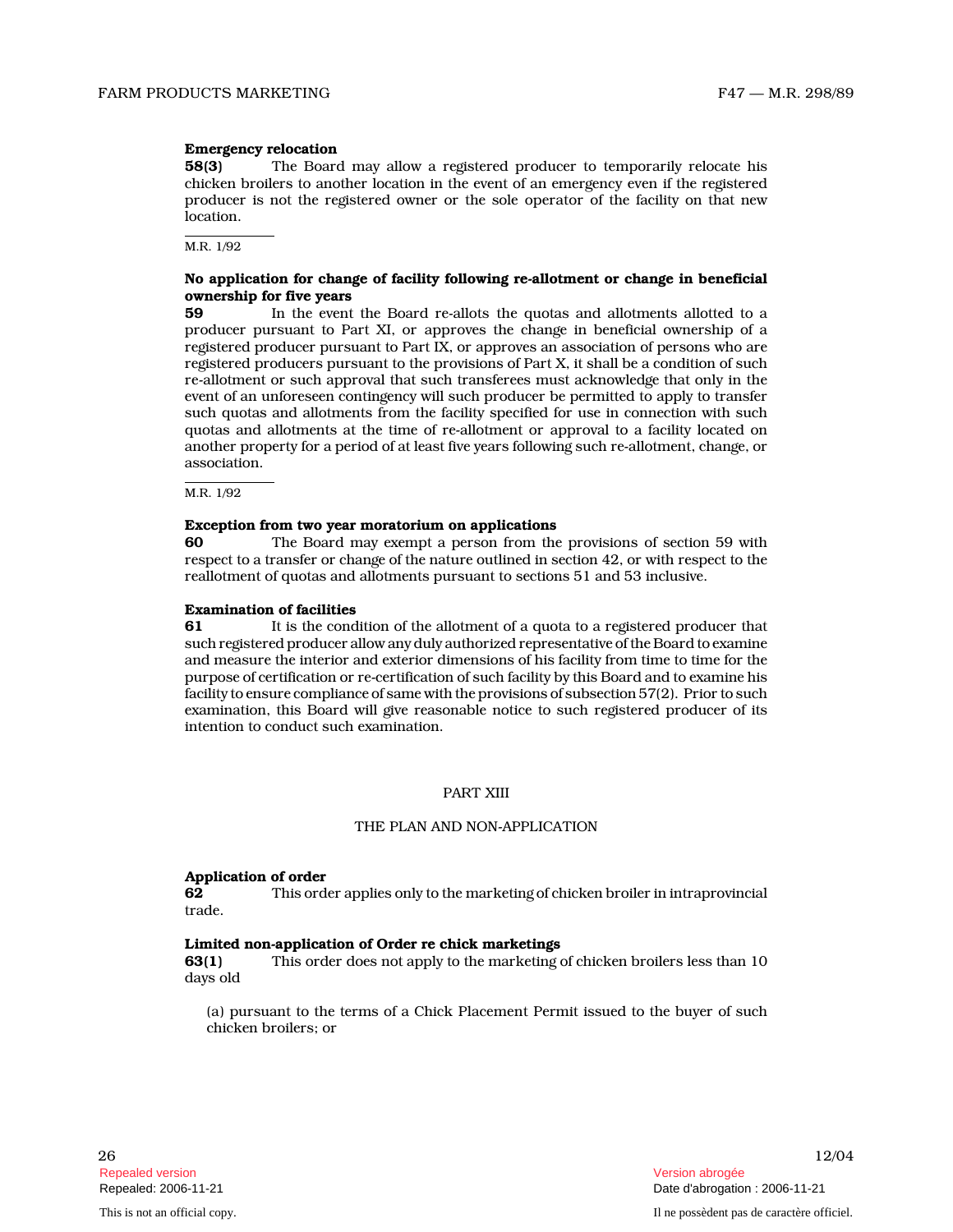(b) if less than 1,000 of such chicken broilers are marketed by a vendor to the same recipient in a calendar year.

#### M.R. 223/92; 120/95

63(2) This order does not apply to the marketing of chicken broiler raised or kept by the Department of Animal Science of the University of Manitoba for teaching or research purposes, provided that notice has been given to the Board prior to the acquisition of such chicken broiler indicating the number of chicken broiler to be raised or kept, the time when such raising or keeping might commence, and the date when such chicken broiler are expected to be marketed; and further provided that a report in a form satisfactory to the Board is submitted to the Board disclosing details of the sale or other disposition of such chicken broiler.

M.R. 223/92; 120/95

# Exemption in Plan from order

64 This order is subject to the provisions of subsections 27(2) and 27(3) of the Plan which presently read as follows;

"27(2) This regulation does not apply to any person who is exempt from registering with the producer board under subsection (3) hereof in respect of any chicken broiler raised by that person and delivered by him directly to an individual for consumption by that individual and his immediate family or any one of them.

Continues on page 27.

Repealed version Version abrogée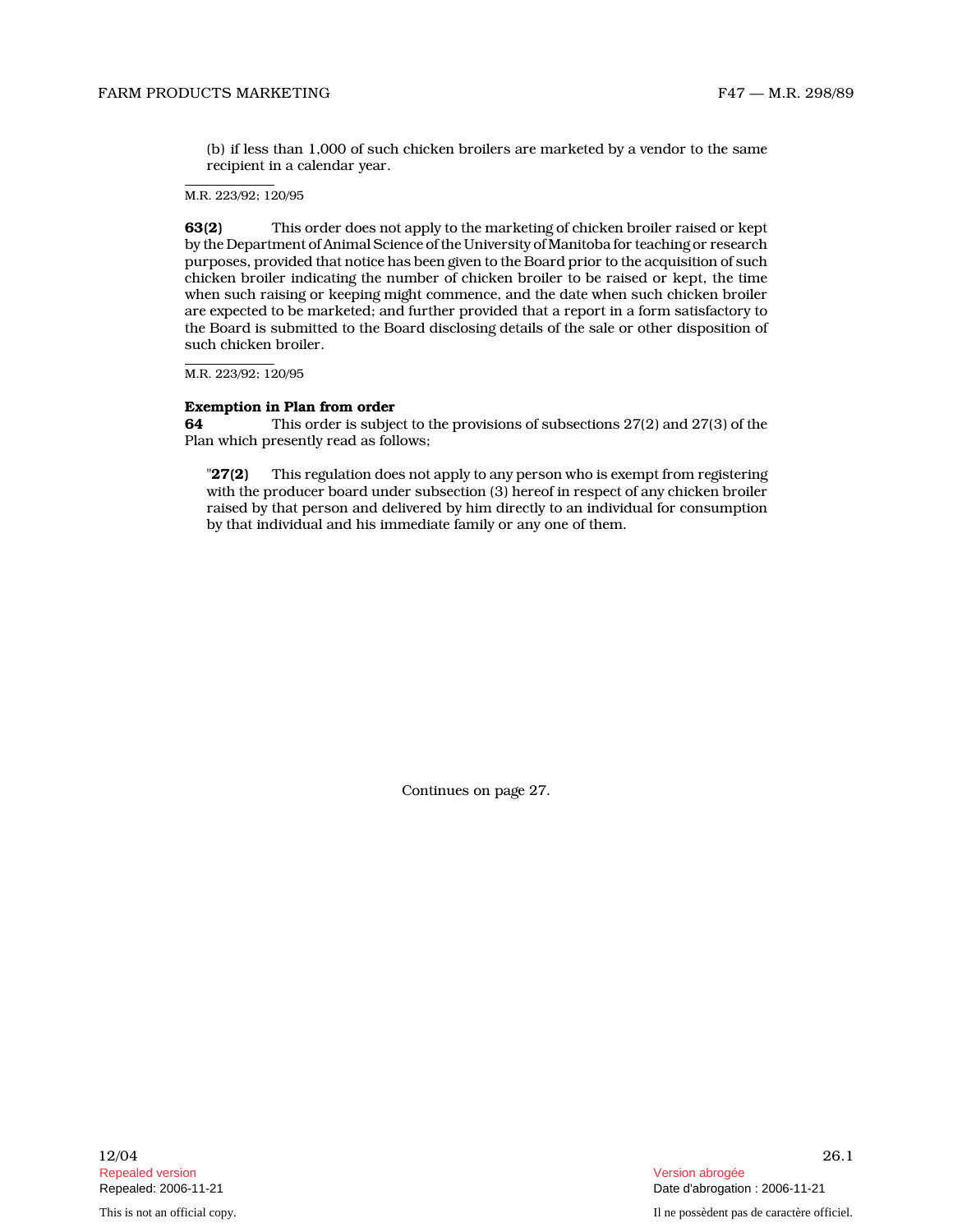This page left blank intentionally.

26.2 12/04 Repealed version abrogée en an anti-service d'altres de la commune de la commune de la version abrogée d'abrogation de la version abrogée d'abrogation de la version abrogée d'abrogation de la version abrogée d'abrogation d

Date d'abrogation : 2006-11-21 This is not an official copy. Il ne possèdent pas de caractère officiel.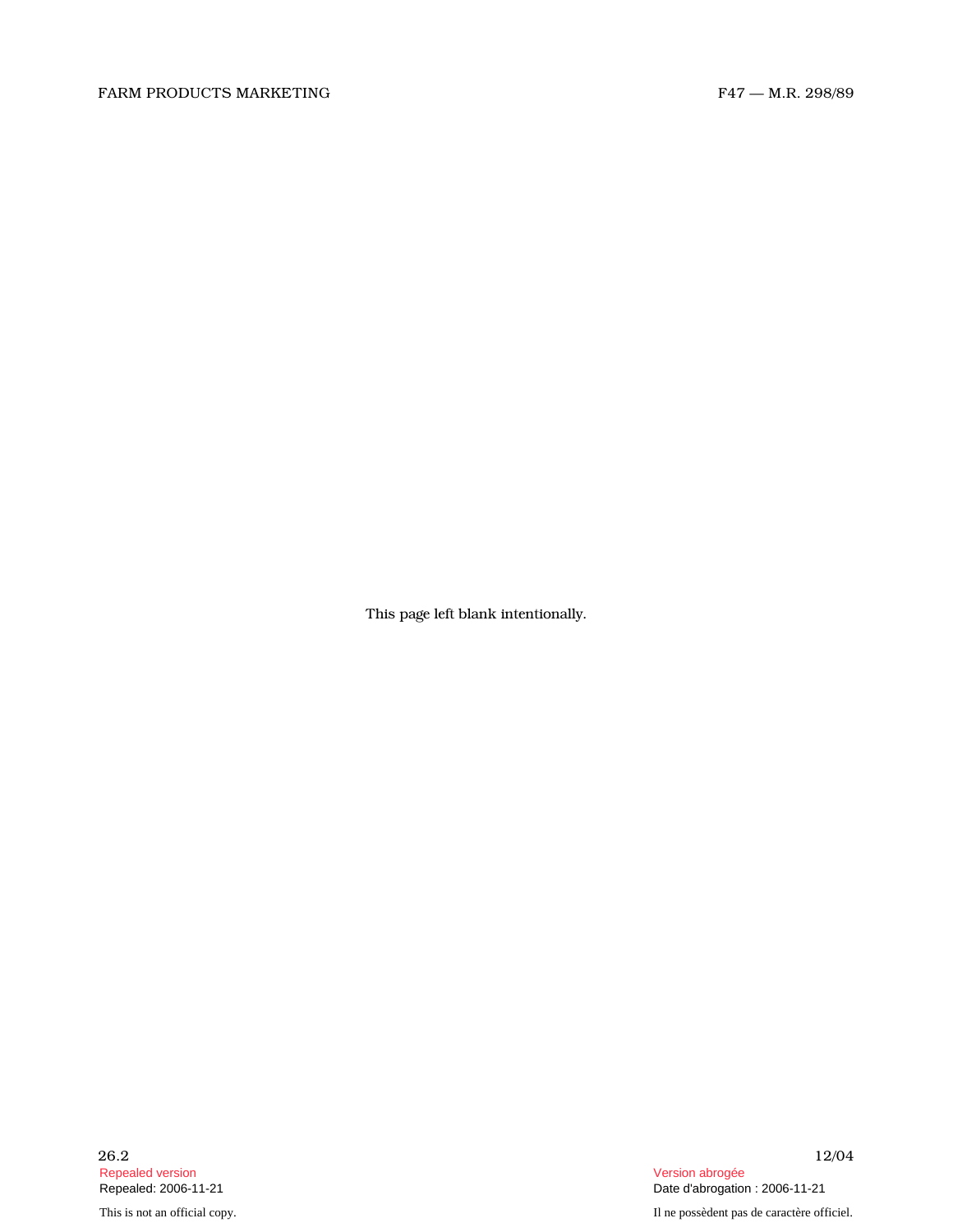27(3) Any person in any year who, in the year immediately preceding that year, has marketed less than 1000 chicken broilers raised or kept by him, is exempt from registering with the producer board, until such time in that year that he does market in that year 1000 or more chicken broilers; but where two or more persons raise or keep chicken broilers, in partnership, or in circumstances in which there is a sharing by them, whether familial, communal, or otherwise, of facilities, labour, or services provided, directly or indirectly, by all or any of them, or pursuant to a contract jointly or severally with the same corporation, firm, or individual for the purposes of this exemption any chicken broilers marketed in any year by one of these persons shall be deemed to have been marketed in that year by the other or others."

# Repeal<br>65

65 Manitoba Regulations 154/81, 168/83, 176/84, 4/86, 5/86, 6/86, 124/87 and 266/88 are repealed.

November 9, 1989 THE MANITOBA CHICKEN BROILER PRODUCERS' MARKETING BOARD Per:

> Waldie Klassen Chairman

Burton F. Waters **Secretary** 

APPROVED:

December 11, 1989 THE MANITOBA NATURAL PRODUCTS MARKETING COUNCIL Per:

> Howard Motheral Chairman

Gordon H. MacKenzie Secretary

 $06/02$  and  $27$ Repealed version Version abrogée

Date d'abrogation : 2006-11-21 This is not an official copy. Il ne possèdent pas de caractère officiel.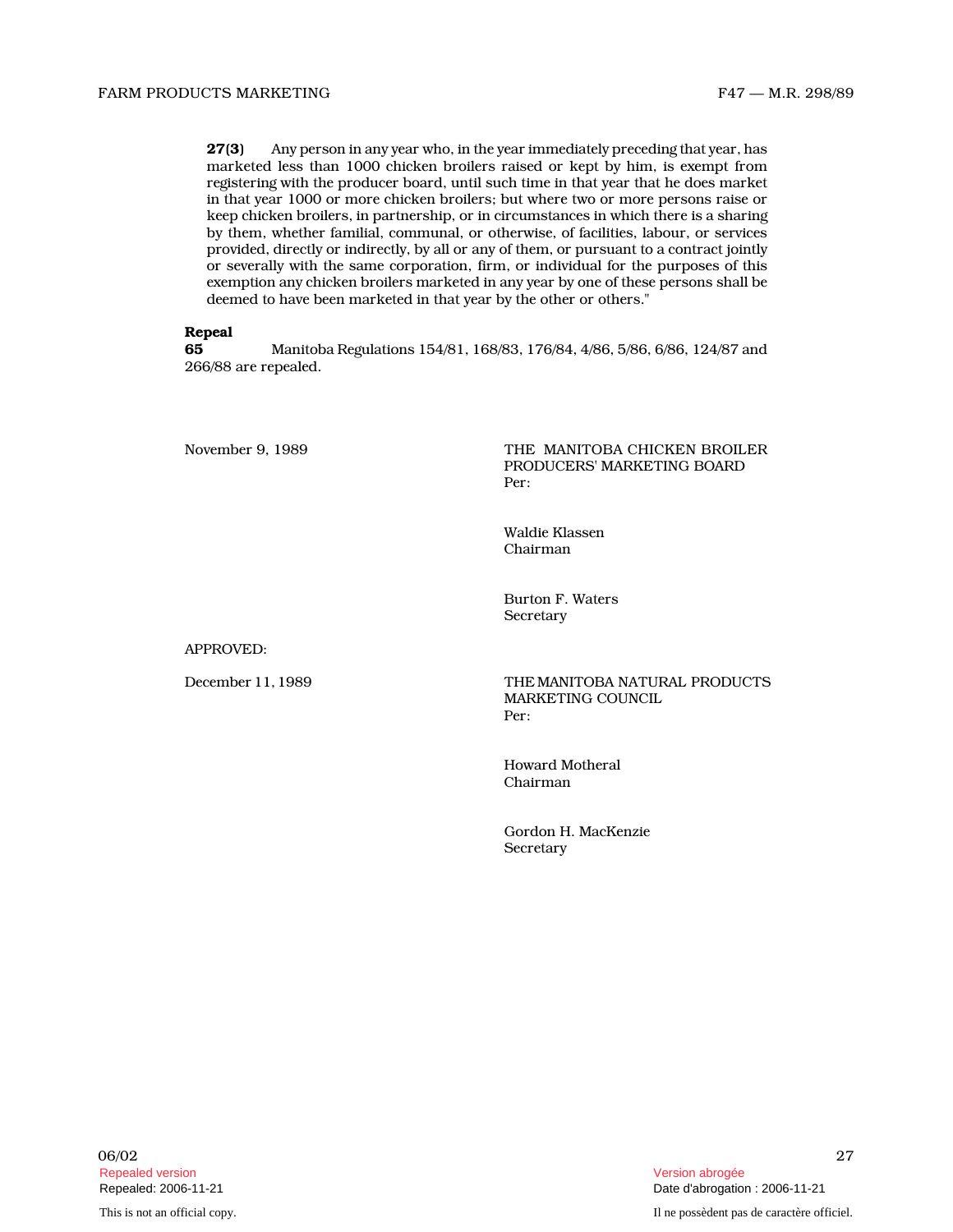# **SCHEDULE**

# (Section 55.1)

# RETIREMENT AND BASIC ALLOTMENT REALLOCATION SYSTEM

# Quotas belong to Board

1 Notwithstanding the terms and provisions in this Schedule or of any forms or materials used in connection with this Schedule, as stated in section 22 of this Order, quotas belong to the Board, and any quota units allotted pursuant to the procedure set out in this Schedule may be suspended, reduced or cancelled in accordance with this Order.

M.R. 1/92; 200/97

# No assignment of payment

2 As stated in section 23.1 of this Order, no person shall offer to assign or assign a payment or an entitlement to a payment or an anticipated payment under the Retirement and Basic Allotment Reallocation System to another person without the prior written consent of the Board.

M.R. 1/92: 200/97

3 Repealed, M.R. 97/2001.

M.R. 184/93; 200/97; 97/2001

Continues on page 29.

Repealed version Version abrogée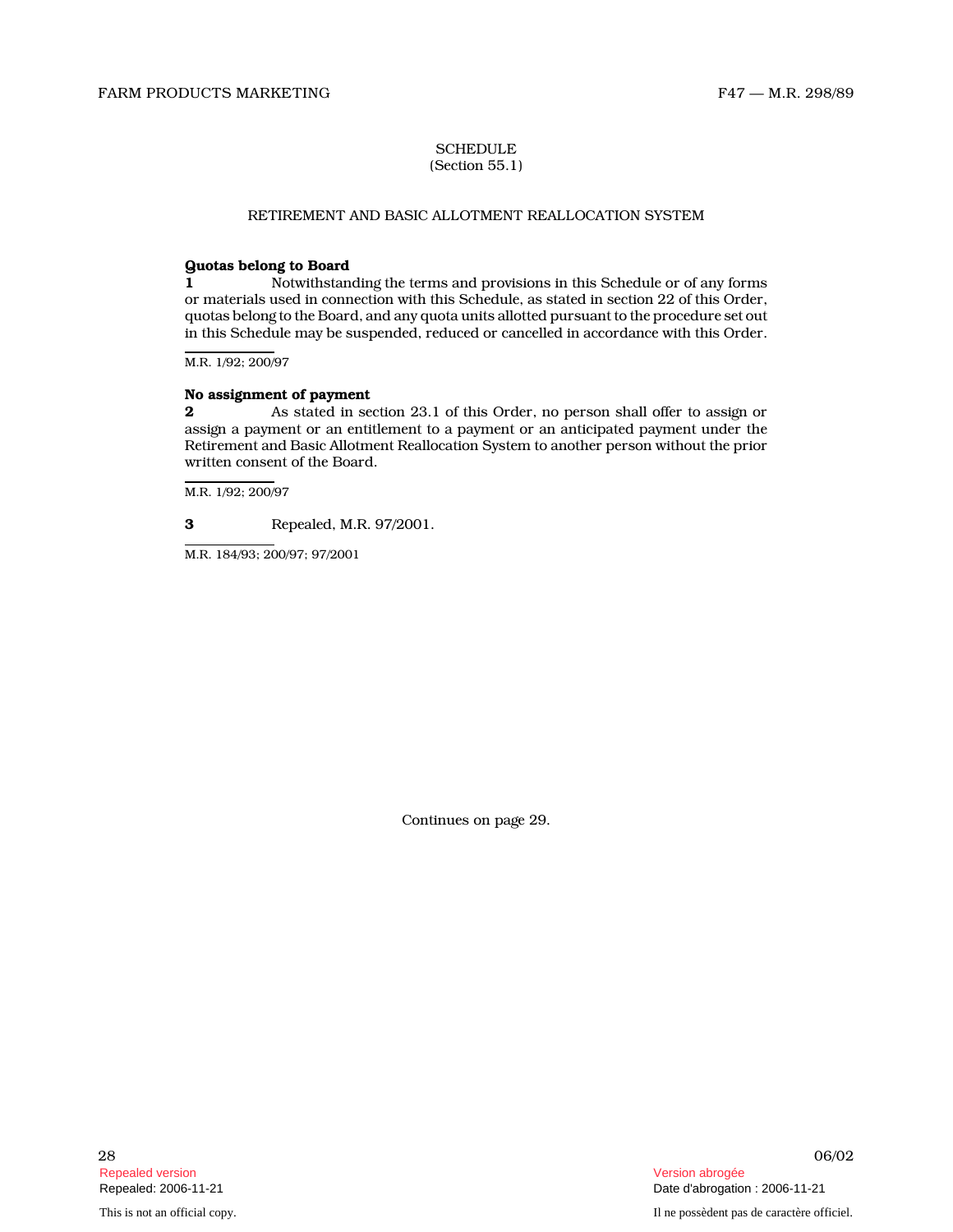#### Definitions

4 In this Schedule,

"Bid" means a request to be allotted a quota unit of a category under the System upon payment of an administration fee pursuant to the procedure set out in this Schedule;

"bidder" means a registered producer or an eligible person who in the opinion of Designated Staff has submitted a Bid in an acceptable form;

"Designated Staff" means those employees and other individuals designated by the Board from time to time to operate the Retirement and Basic Allotment Reallocation System;

"eligible person" means a person who is not a registered producer and who has met the criteria set out in subsection 3(2) of this Order;

"Notification List" means the List maintained by the Designated Staff pursuant to section 15 of this Schedule;

"**Offer**" means an application to have quota units of a category under the System cancelled upon receipt of a retirement payment pursuant to the procedure set out in this Schedule;

"**offeror**" means a registered producer who in the opinion of Designated Staff has submitted an Offer in an acceptable form with respect to quota units allocated to him by the Board;

"quota unit" means a basic allotment equal to one kilogram of chicken broiler of a category;

"Reallocation Day" means the day on which a Retirement and Basic Allotment Reallocation Program is operated;

"Retirement and Basic Allotment Reallocation Program" means the procedure operated from time to time pursuant to this Schedule, whereby a registered producer may offer to have the whole or a portion of the quota units of a category allotted to him cancelled in the manner provided in this Schedule, and a registered producer or an eligible person may request that quota units of a category be allotted to him in the manner provided in this Schedule;

"Retirement Fund" means a trust account established by the Board to which all administration fees paid by successful bidders shall be credited and from which all retirement payments made to successful offerors will be debited.

M.R. 1/92; 200/97

This is not an official copy. Il ne possèdent pas de caractère officiel.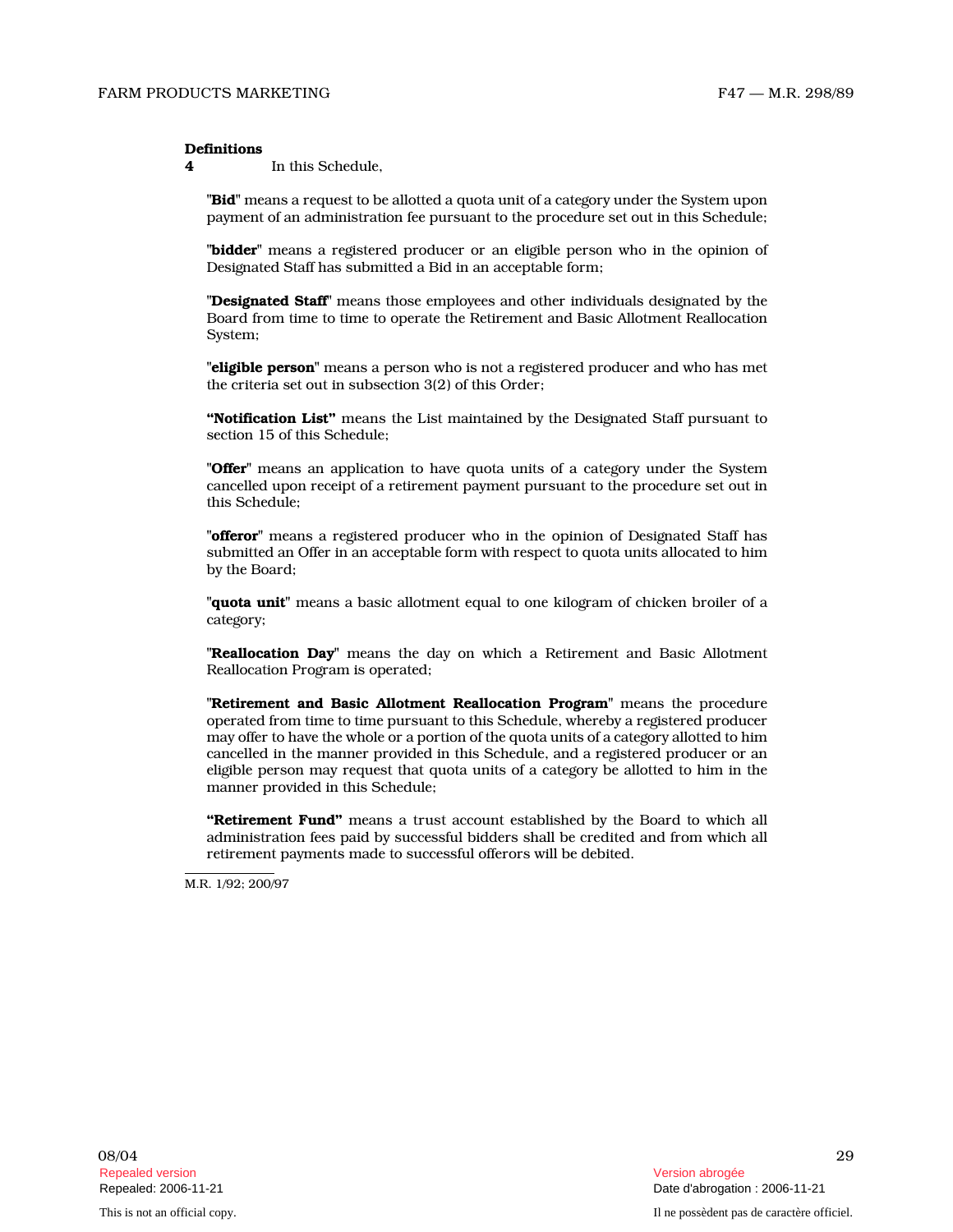## Retirement and basic allotment reallocation system administration

5 The Retirement and Basic Allotment Reallocation System shall be operated by the Designated Staff. The Designated Staff shall be responsible for receiving and processing Offers, establishing the date of each Reallocation Day, publishing such dates, receiving and processing Bids, operating each Retirement and Basic Allotment Reallocation Program and reporting such results to the Board.

The Manitoba Council may appoint Members of its Staff to act as observers and auditors of each Retirement and Basic Allotment Reallocation Program.

Except as provided in subsection 8(11) and section 14, all particulars with respect to an individual Offer or to an individual Bid shall be kept confidential by the Designated Staff and Manitoba Council observers and auditors, and shall not be disclosed to the Members of the Board, Board staff who are not Designated Staff, or any other person whatsoever.

The Board may prescribe forms to be used in the operation of a Retirement and Basic Allotment Reallocation Program from time to time. The Designated Staff may accept a Bid or an Offer, or an amendment or a withdrawal of a Bid or an Offer which is not in a prescribed form, as long as same is in writing and in the opinion of the Designated Staff substantially complies with any such prescribed form.

M.R. 1/92; 200/97; 95/2001

#### Application fees

6 Each Offer must be accompanied by a non-refundable application fee. The amount of the application fee will be established by Resolution of the Board from time to time. All application fees shall be credited to an operating account of the Board.

M.R. 1/92; 200/97

#### Administration fees and retirement payments

In this Schedule, and in all forms and materials used in connection with the Retirement and Basic Allotment Reallocation System, all references to administration fees, and all references to retirement payments shall be expressed or shall be assumed to be expressed on a quota unit basis.

Each administration fee paid by a successful bidder must be paid on each quota unit allocated to such person.

Each retirement payment paid to a successful offeror will be paid on each quota unit cancelled.

M.R. 1/92; 31/96; 200/97; 95/2001

# Retirement and basic allotment reallocation program procedures

8(1) Designated Staff may operate a Retirement and Basic Allotment Reallocation Program for each category on or before the sixth regular business day of the month following the month in which notification is given by the Board to registered producers of such Program.

M.R. 1/92; 200/97; 146/2004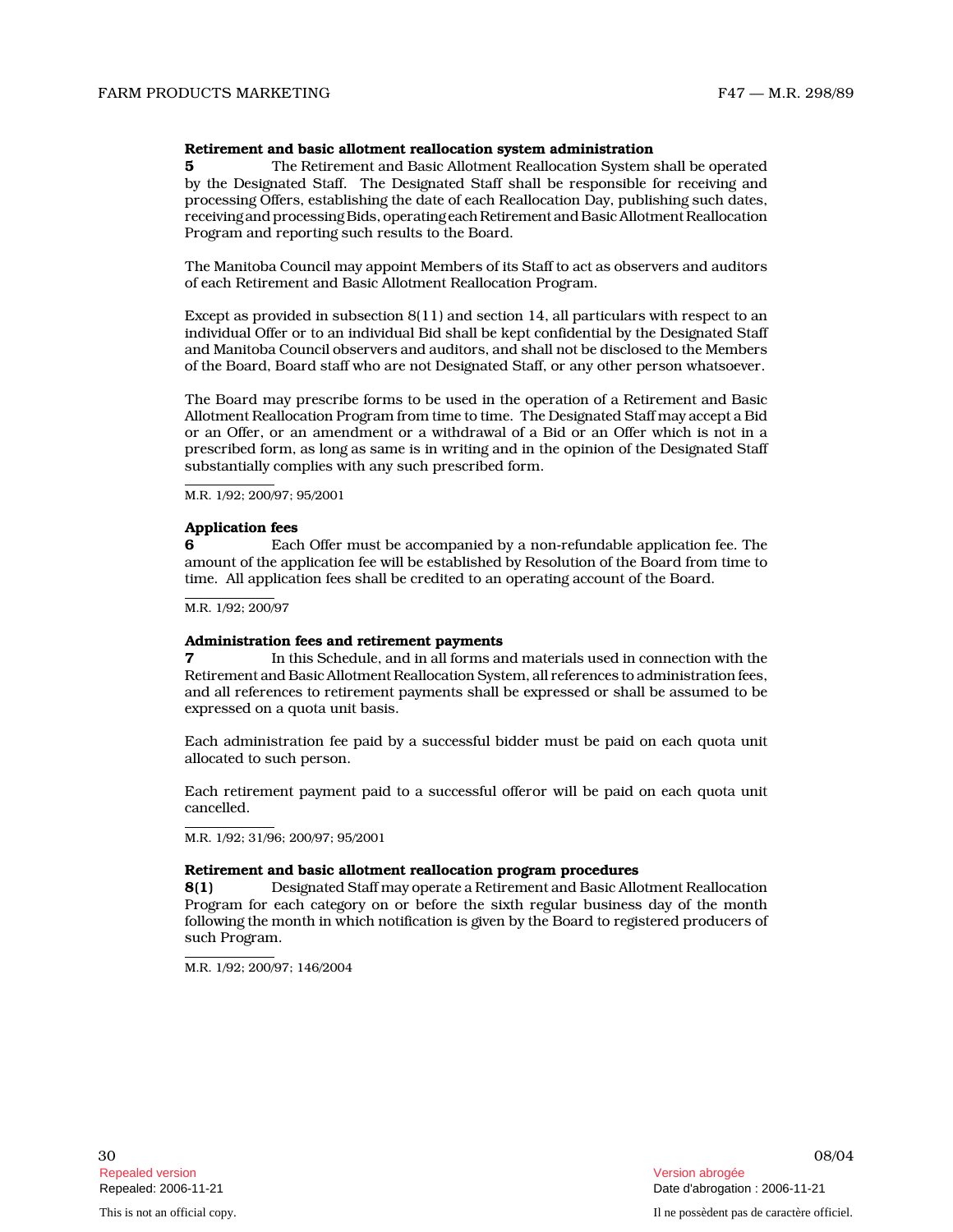8(2) Designated Staff may cancel, or may postpone, for up to seven days at any time, the operation of any Retirement and Basic Allotment Reallocation Program for a category for any reason they deem advisable.

M.R. 1/92; 200/97; 146/2004

8(3) A person wishing to submit an Offer must do so in writing, either by letter or telefax, in a form satisfactory to the Designated Staff, to the Board's head office.

M.R. 1/92; 200/97; 146/2004

8(4) Each Offer on a particular Retirement and Basic Allotment Reallocation Program must include any necessary application fee established by the Board for processing an Offer, together with the following information:

- (a) the number of quota units offered for cancellation;
- (b) the category of the quota units offered;

(c) the minimum retirement payment to the nearest cent per quota unit which the offeror is willing to accept upon cancellation of the quota units offered for cancellation;

- (d) the name, address and signature of the offeror;
- (e) the Producer Registration Number of the offeror.

The Designated Staff may require an offeror to provide proof of the consent of any secured creditor of the offeror to the submission of such Offer.

8(5) Upon receipt of an Offer in an acceptable form, the Designated Staff shall determine the Reallocation Day for the operation of a Retirement and Basic Allotment Reallocation Program to deal with the Offer, and shall cause a notice to be mailed to each registered producer indicating the fact that an Offer has been received; the number of quota units offered for cancellation; the minimum retirement payment which the offeror is willing to accept upon cancellation of the quota units offered for cancellation; and the Reallocation Day. Provided the number of quota units offered for cancellation are at least 30,000 quota units, such notice shall also be mailed to each person on the Notification List.

M.R. 1/92; 200/97; 146/2004

8(6) A person wishing to submit a Bid on a Retirement and Basic Allotment Reallocation Program must do so in writing, either by letter or by telefax, in a form satisfactory to the Designated Staff, to the Board's head office, which must be received prior to 4:00 p.m. of the last working day before the month in which the Retirement and Basic Allotment Reallocation Program is to be held.

Each Bid on a particular Retirement and Basic Allotment Reallocation Program must include the following information:

(a) the number of quota units requested for allotment;

(b) the category of the quota units requested;

(c) the administration fee, to the nearest cent per quota unit, which the bidder is willing to pay upon allotment of the quota units requested for allotment;

M.R. 1/92; 200/97; 146/2004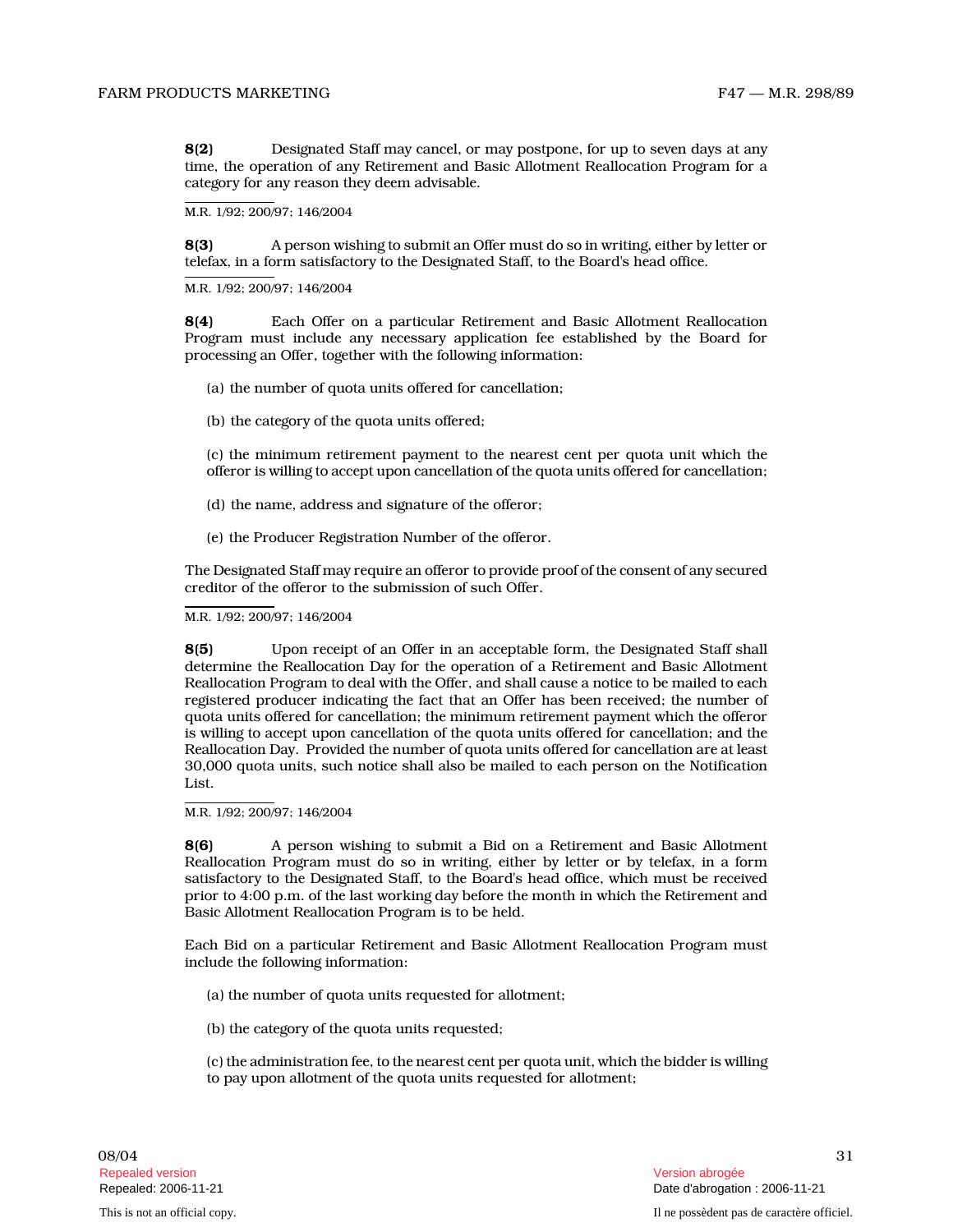- (d) the name, address and signature of the bidder;
- (e) the Producer Registration Number of the bidder, where applicable.

Only one quantity of quota units may be specified in any Bid.

A registered producer may indicate on a Bid, in a form satisfactory to the Designated Staff, that, if the Bid is successful, a portion of the quota units requested are to be allocated to one or more other registered producers provided that the provisions of section 9 are met by each such registered producer.

In order for a Bid to be eligible to be processed on a Program, the bidder must submit a separate bank draft or credit union primary order payable to the Board (or other method of payment or security for payment acceptable to the Designated Staff) representing the full amount of the administration fee such bidder proposes to pay in connection with that Bid which must be received at the Board's head office no later than 4:00 p.m. of the last working day before the month in which the Retirement and Basic Allotment Reallocation Program is to be held.

M.R. 1/92; 200/97; 222/97; 146/2004

8(7) In the case of an omission or defect in a Bid or in an Offer the Designated Staff may not make changes or additions to such Bid or Offer, and the Bid or Offer will be rejected. A member of the Designated Staff shall attempt to contact the bidder or offeror and to advise him/her of such rejection. The fact that a Bid or an Offer is rejected shall not preclude the bidder or offeror from submitting a subsequent Bid or Offer.

M.R. 1/92; 200/97; 146/2004

8(8) A Bid may be amended or withdrawn, provided such withdrawal or amendment is in writing and in the form of a letter or a telegram or a telefax satisfactory to the Designated Staff, sent by the bidder, and is received at the head office of the Board prior to 4:00 p.m. of the last working day before the month in which the Retirement and Basic Allotment Reallocation Program is to be held. Such withdrawal or amendment must be clear and unambiguous and must identify the bidder by name and by Producer Registration Number, where applicable, and must specify the Bid that is to be withdrawn or amended.

Any Bid which is received after any deadline for submission for that Program will be rejected by the Designated Staff.

M.R. 1/92; 200/97; 146/2004

8(9) As provided in section 55.2 of this Order, the Designated Staff may refuse to accept or may postpone processing of any Bid or any Offer. Any decision to postpone the processing of a Bid or an Offer, or to reject a Bid or Offer made by the Designated Staff shall be final. The Designated Staff may also establish terms and conditions before a Bid or an Offer will be processed in the future. Any person who is not satisfied with the terms and conditions established by the Designated Staff before a Bid or Offer will be processed in the future may appeal such decision in writing to the Board.

M.R. 1/92; 200/97; 146/2004

8(10) On each Reallocation Day, the Designated Staff shall qualify all valid Bids for the quota units offered for cancellation where the administration fee set out in a Bid is at least equal to the minimum retirement payment set out in the Offer. In the event only one such qualified Bid is received for the quota units offered for cancellation, that Bid will be deemed to be the successful Bid. In the event more than one such qualified Bid is received for the quota units offered for cancellation, the Bid offering the highest administration fee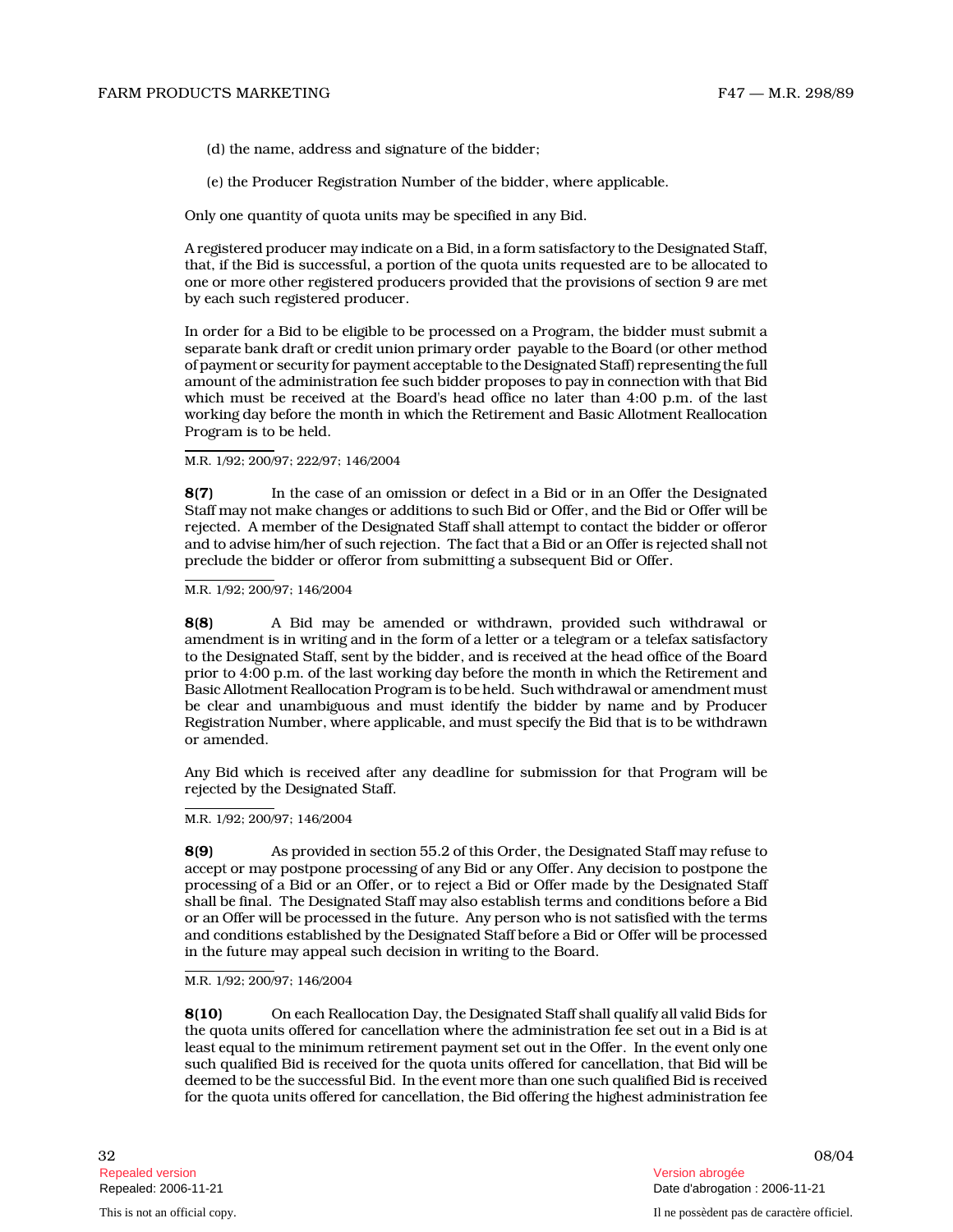per quota unit will be deemed to be the successful Bid. In the event two or more such qualified Bids offering the highest administration fee per quota unit are identical, the Designated Staff shall conduct a lottery among such identical Bids to determine the successful Bid.

In the event the successful Bid offering the highest administration fee per quota unit is less than the number of quota units offered, the qualified Bid offering the next highest administration fee per quota unit where the administration fee is at least equal to the minimum retirement payment set out in the Offer will be deemed to be the next successful Bid with respect to all or a portion of the balance of the quota units offered for cancellation.

To the extent that the aggregate of the quota units comprising the qualified Bids deemed to be successful aggregate less than the number of quota units offered for cancellation, the qualified Bid offering the next highest administration fee per quota unit where the administration fee is at least equal to the minimum retirement payment set out in the Offer will be deemed to be the next successful Bid with respect to all or a portion of the balance of the quota units offered for cancellation, and such process shall be repeated until the successful Bids aggregate the number of quota units offered for cancellation. As a result of this process, in the event two or more such qualified Bids offering the highest administration fee per quota unit are identical, and the number of remaining quota units offered for cancellation are less than the aggregate of such Bids, the Designated Staff shall distribute the quota units rateably among such identical Bids.

In the event, as a result of the above procedure, the successful Bids still aggregate less than the number of quota units offered for cancellation the Designated Staff shall then qualify all valid Bids for the quota units offered for cancellation where the administration fee set out in the Bid is less than the minimum retirement payment set out in the Offer. The qualified Bid in this second grouping offering the next highest administration fee per quota unit will be deemed to be the next successful Bid with respect to all or a portion of the balance of the quota units offered for cancellation and such process shall be repeated until such successful Bids aggregate the number of quota units offered for cancellation. As a result of this process, in the event two or more such qualified Bids from this grouping are identical, and the number of remaining quota units offered for cancellation are less than the aggregate of such Bids, the Designated Staff shall distribute the quota units rateably among such identical Bids. In the event, as a result of this second procedure the aggregate administration fees which would be payable upon allotment of the quota units requested for allotment is less than the aggregate minimum retirement payment requested with respect to the quota units offered for cancellation, the Program shall be cancelled and the Offer and all Bids shall be deemed to be unsuccessful.

M.R. 1/92; 200/97; 146/2004

 $08/04$  33 Repealed version abrogée et al. Alian abrogée et al. Alian abrogée et al. Alian abrogée et al. Alian abrogée e

This is not an official copy. Il ne possèdent pas de caractère officiel.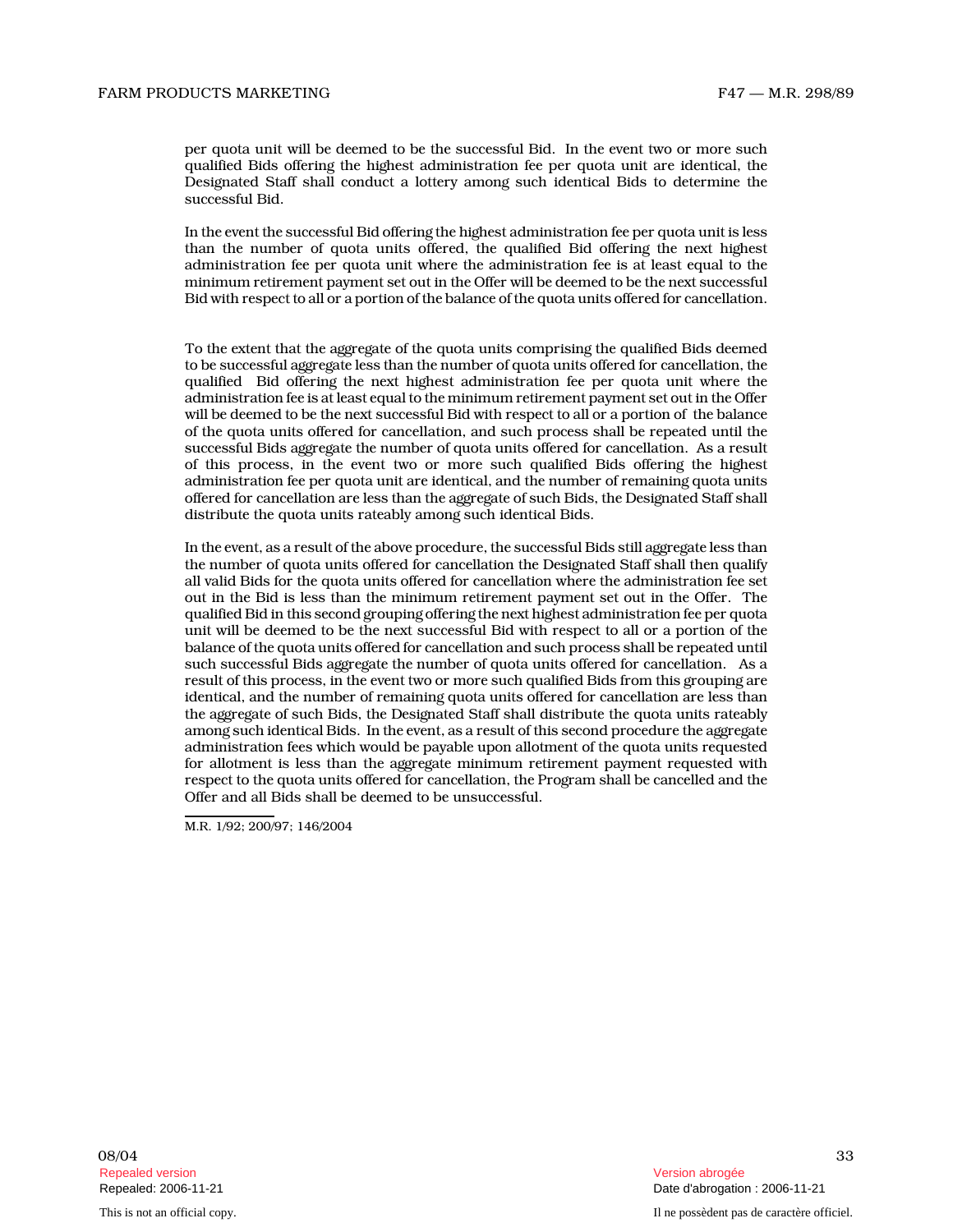8(11) Following the operation of a Retirement and Basic Allotment Reallocation Program, the Designated Staff shall report to the Board particulars of the Offer, the number of Bids received, the number of quota units in each Bid, the administration fee offered with each Bid, and any particulars of the successful Bid(s). The Board will review such report and if satisfied, in its sole discretion, that there have been no irregularities or deficiencies in the operation of that Retirement and Basic Allotment Reallocation Program, the Board may pass a resolution to accept such results.

Following the acceptance of the results of a Retirement and Basic Allotment Reallocation Program, the Board will pass a resolution to allot quota units to the successful bidder(s) and to cancel quota units of the successful offeror in order to implement such results and will determine the effective date or the process for determining the effective date to apply to such allotment(s) and to such cancellation(s).

In the event a successful bidder indicated on the Bid that a portion of the quota units are to be allotted to another registered producer or producers, the Board will allocate the quota units in accordance with such indication.

The allotment of quota units to a successful bidder who is a registered producer will be effective as of the first day of the marketing cycle of that bidder which occurs after the effective date established by the Board for such allotment.

The allotment of quota units to a successful bidder who is an eligible person will be effective upon a date satisfactory to the Board and the eligible person for the commencement of the eligible person's first marketing cycle.

The cancellation of quota units allotted to a successful offeror will be effective as of the last day of the marketing cycle of that offeror which occurs after the effective date established by the Board for such cancellation.

M.R. 1/92; 200/97; 222/97; 146/2004

8(12) Following the Board's consideration of the results of a Retirement and Basic Allotment Reallocation Program, each participant in the Retirement and Basic Allotment Reallocation Program will be advised in writing by the Designated Staff whether such participant's Offer or Bid was successful, and if the Bid or Offer was successful, the effective date of the allotment or cancellation.

M.R. 1/92; 200/97; 146/2004

8(13) All funds submitted by unsuccessful bidders and all excess administration fees submitted by successful bidders as proposed administration fees will be returned to such bidder.

M.R. 1/92; 200/97; 146/2004

#### Limits on bids and offers

9 An Offer which would result in the remaining basic allotment allocated to that offeror being reduced to a level below 30,000 kilograms of chicken broiler for that category will be rejected by the Designated Staff. Any offeror allotted a basic allotment of 30,000 kilograms of chicken broiler of a category or less must offer to cancel all such quota units of that category to be eligible to be an offeror on the Retirement and Basic Allotment Reallocation program.

No Offer of less than 1,000 quota units will be processed.

A successful bidder will not subsequently be eligible to receive a retirement allowance in connection with the cancellation of the equivalent number of quota units under the System if all quota units allotted to such producer are cancelled within five years of such successful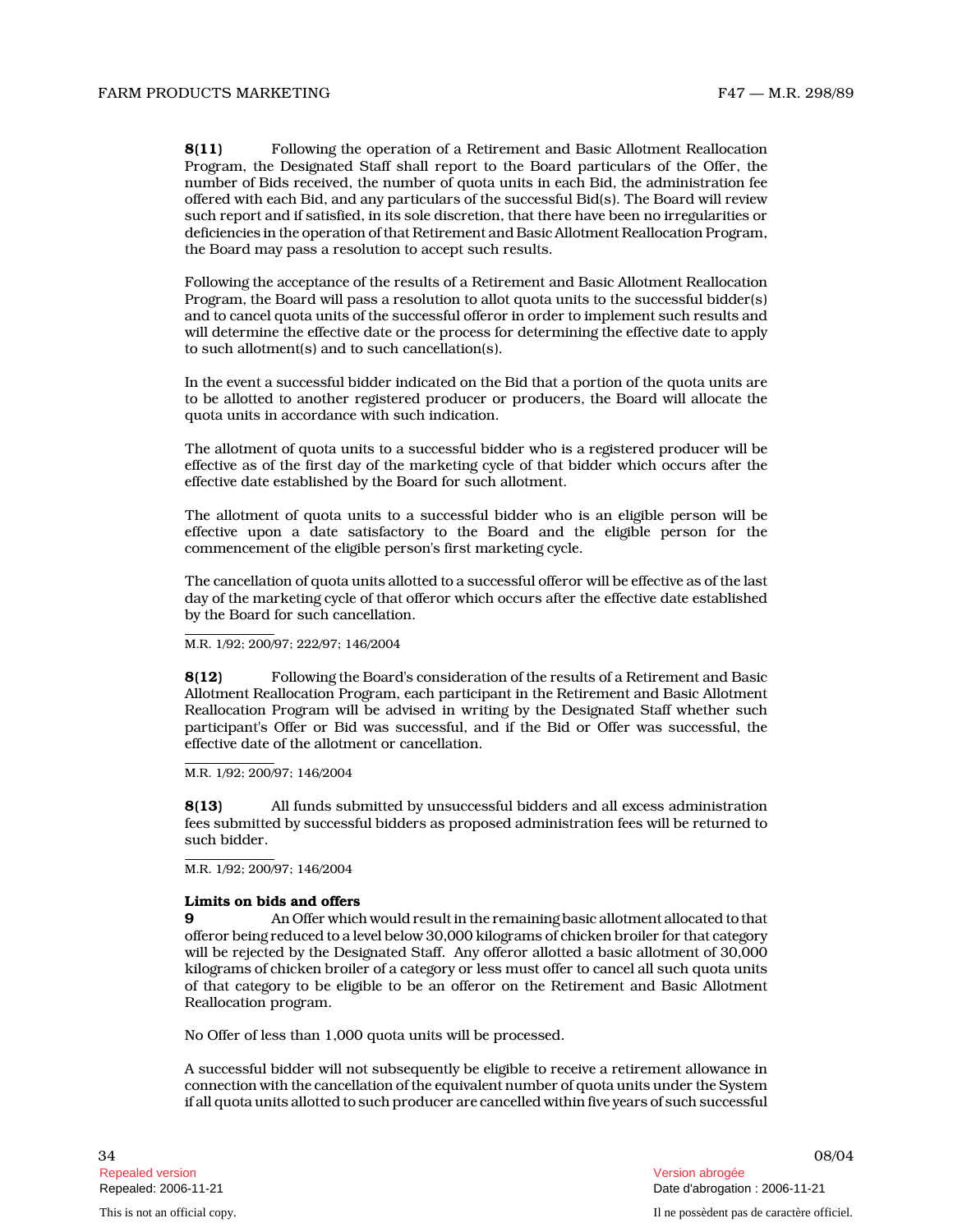Bid. In the event such person subsequently submits an Offer of all quota units allotted to him during such five year period, an equivalent number of quota units shall be debited against the number of quota units offered, so that the offeror will only be entitled to receive a retirement payment with respect to the balance of such quota units, and the quota units so debited shall be credited to the Transfer Assessment Pool.

A person who has been allocated allotment under subclause 8(1)(c)(i) or (ii) of this Order shall not be entitled to submit an Offer which would result in the basic allotment allotted to such person being reduced below the level established prior to such allotment for a minimum of five years following the date of such allotment.

No Bid shall be processed if the number of quota units comprising the Bid, when aggregated with the quota units allocated to such bidder, would exceed maximum allotment.

No Bid by an eligible person of less than 30,000 quota units of a category will be processed.

M.R. 1/92; 184/93; 31/96; 200/97; 33/98; 95/2001

#### Retirement fund

10(1) All administration fees paid to the Board by successful bidders will be allocated to the Retirement Fund.

 $M.R. 1/92: 200/97$ 

10(2) All retirement payments made by the Board to successful offerors will be paid from the Retirement Fund.

M.R. 1/92; 200/97

# Limitation re new producers

11 In the event a person is allotted a basic allotment (the "initial allotment") and becomes a registered producer pursuant to an application to the Board under section 4 of this Order, such person shall not be entitled to submit an Offer which would result in the basic allotment allotted to that person being reduced below the initial allotment for a minimum of five years from the date of such initial allotment.

M.R. 1/92; 31/96; 200/97; 95/2001

#### Additional transfer assessment

12 In the event the basic allotment allotted to a producer under Box 2 of the Basic Allotment List is greater than the basic allotment allotted to such producer under Box 1 of such List (such difference being referred to as the "difference"), any successful Offer submitted by that the registered producer shall be reduced by an amount equal to such difference for a period of five years from the effective date of the allotment of the difference.

M.R. 1/92; 200/97; 222/97; 95/2001; 97/2001